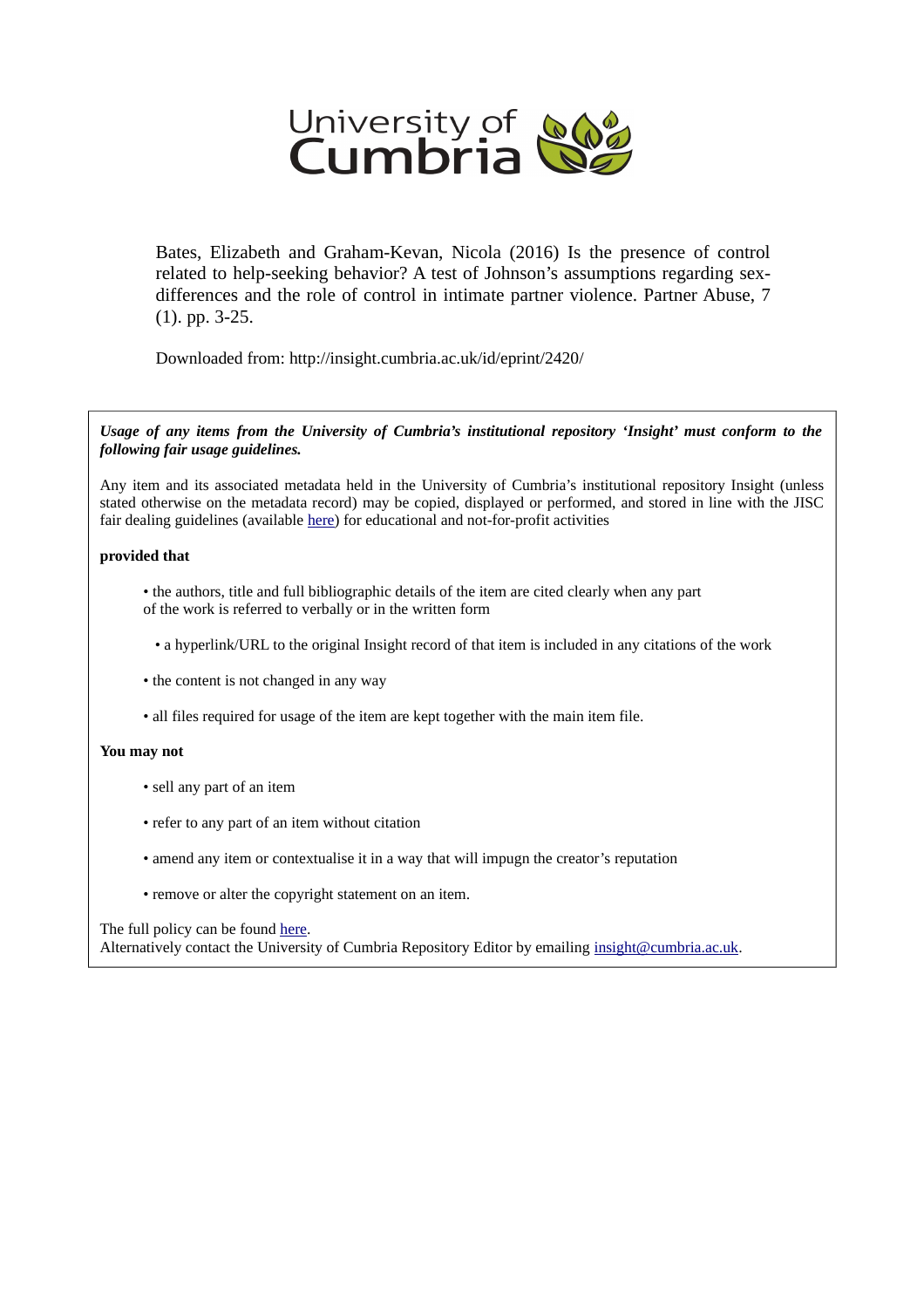Is the presence of control related to help-seeking behavior? A Test of Johnson's Assumptions Regarding Sex-Differences and the Role of

Control in Intimate Partner Violence

Elizabeth A. Bates\*

University of Cumbria

and

Nicola Graham-Kevan

University of Central Lancashire

\* Correspondence to Dr Elizabeth A. Bates, University of Cumbria, Carlisle, CA12HH, UK

\_\_\_\_\_\_\_\_\_\_\_\_\_\_\_\_\_\_\_\_\_\_\_\_\_\_\_\_\_\_\_\_\_\_\_\_\_\_\_\_\_\_\_\_\_\_\_\_\_\_\_\_\_\_\_\_\_\_\_\_\_\_\_\_\_\_\_\_\_\_\_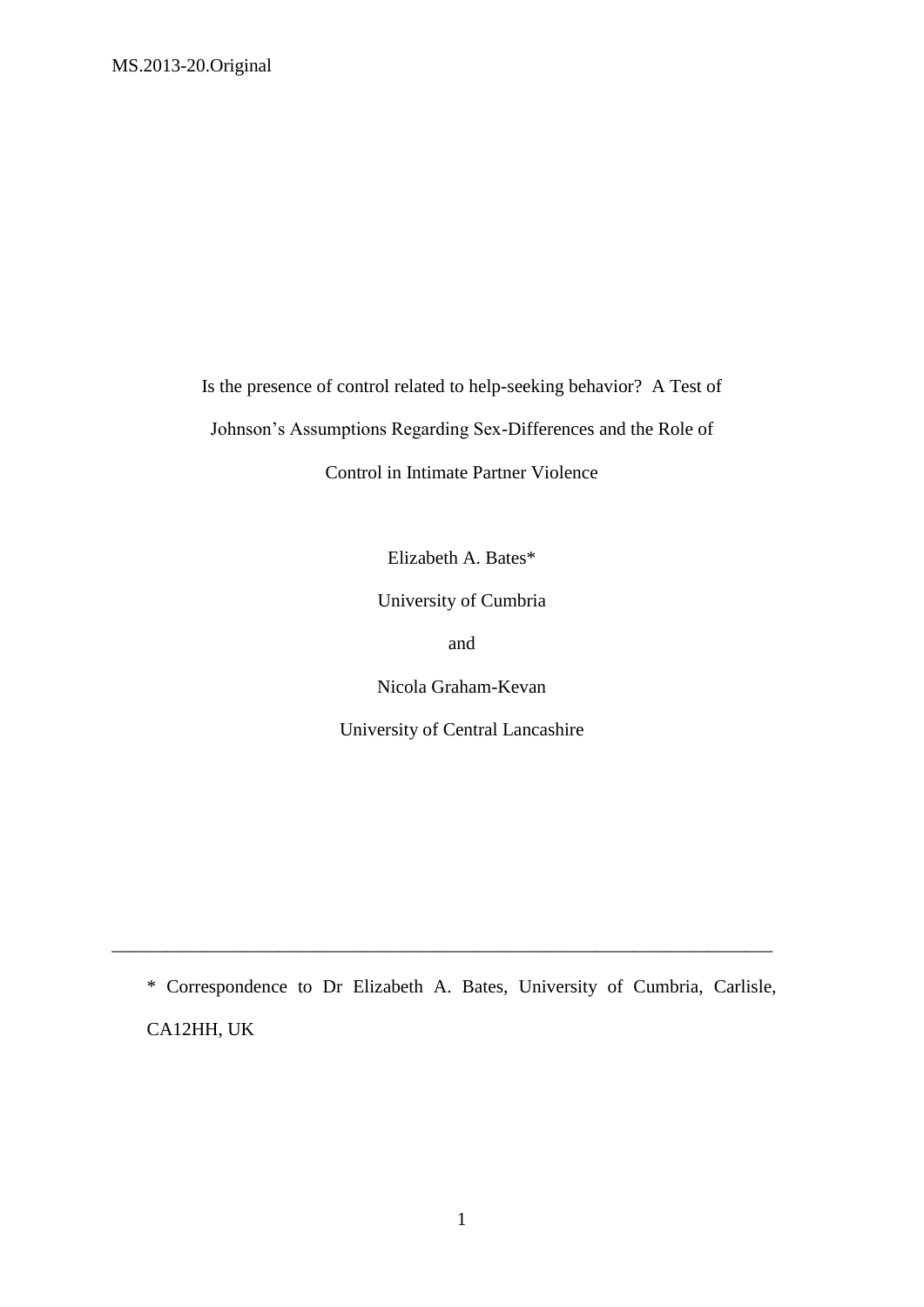The aim of the current study was to test two of Johnson's (1995) assumptions regarding intimate partner violence (IPV); namely that there are sex differences in the type of physical aggression men and women use; and that controlling aggression is more problematic and requires more outside intervention than non-controlling aggression. These assumptions were tested using survey data from the  $13<sup>th</sup>$  cycle of the General Social Survey in Canada, which was a telephone survey that asked crime victimization questions in a number of areas. There were no sex-differences in the use of controlling behavior or physical aggression. Controlling aggression did not have an effect on problem presentation when compared with relationships low in controlling behaviors. There was mixed support for Johnson's work and the utility of his typology is questioned.

*Keywords*: physical aggression, partner violence, domestic violence, women's aggression, sex differences, control, controlling behaviors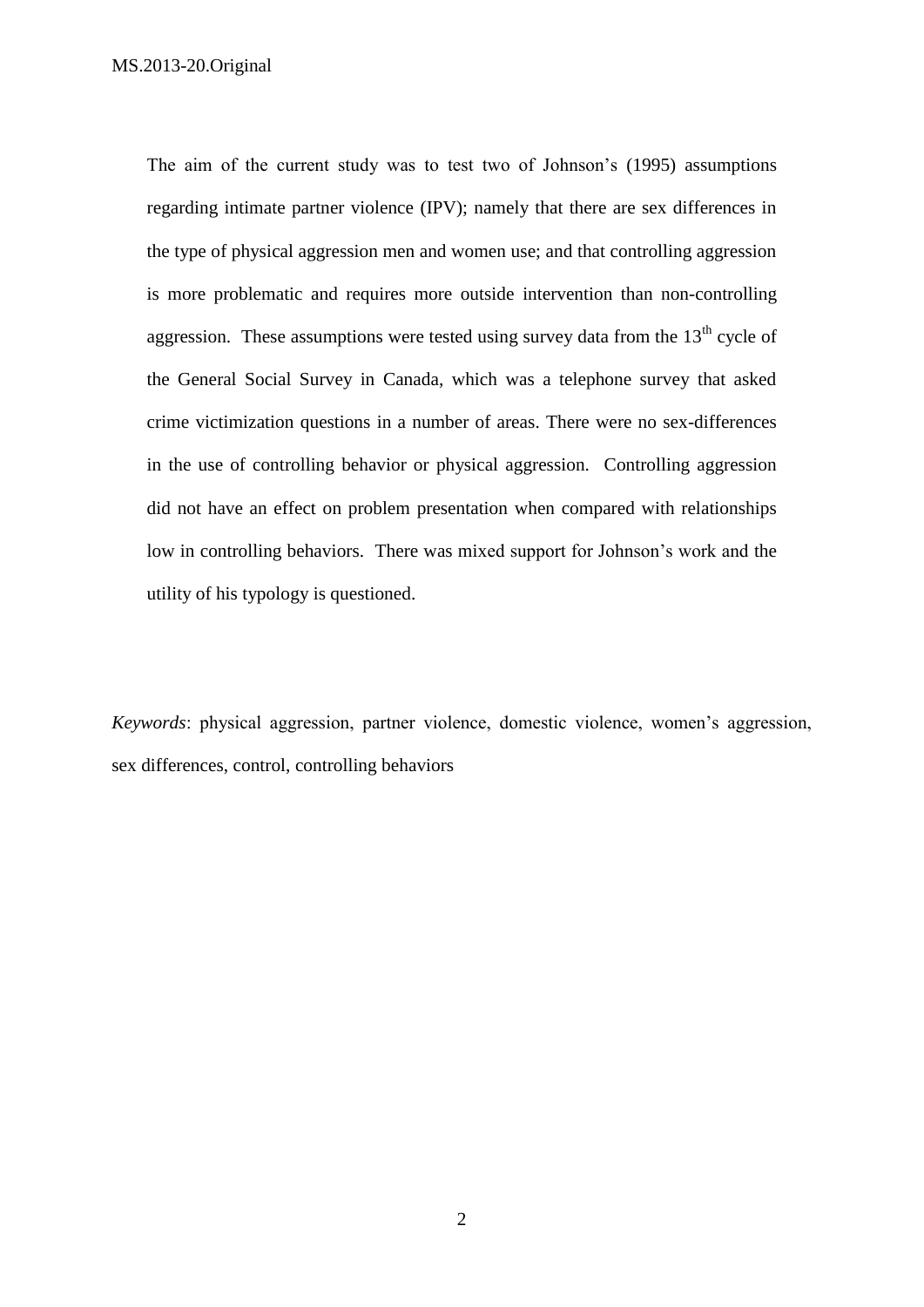Dobash and Dobash (1979) posited that violence against wives was rediscovered in the 1970s having been established by the public for many years as an acceptable act within marriage. In a more recent paper (Dobash & Dobash; 2004) the authors still maintain that intimate partner violence (IPV) is an asymmetrical problem of men's violence towards women, and that women's violence does not equate to it in terms of consequences, severity or frequency. They, and other feminist researchers (e.g., Debbonaire & Todd, 2012; DeKeseredy, 1988, 2011; Fagan & Browne, 1994; McHugh, Livingston & Ford, 2005; Pagelow, 1984; Schwartz & DeKeseredy, 2003; Ferraro, 2013) believe that IPV should be studied on its own and not within the context of family violence. Many feminists acknowledge the statistics that detail women's violence against their partners but argue that these figures represent trivial acts such as a once in a lifetime shove or push: they choose to use other statistics, such as police data, to support their argument. For example, Melton and Belknap (2003) support this assertion by noting within police and court data, 86% of the defendants were male and only 14% female. They believe that this adds support to the feminist view that men are much more likely than women to be the perpetrators of IPV. Advocates of this gender paradigm often do not use the best sources of evidence to evaluate their claims (Dutton & Nicholls, 2005) and have been found to suppress data within their own research (Tjaden & Thoennes, 1998; see Straus, 2006 for discussion). Furthermore, some studies that attempt to explore the issue of gender symmetry or sex differences in perpetration of IPV in fact only use male or female participants (e.g. Weston, Temple & Marshall, 2005). Despite often being based on flawed methods and data, research has demonstrated that this paradigm is still hugely influential in police training programmes which teaches law enforcement officials that IPV is a gendered crime (Hamel & Russell, 2013).

IPV research can be broadly conceptualised as belonging to one of two influential schools of thought, whose differences in opinion tend to centre on the importance of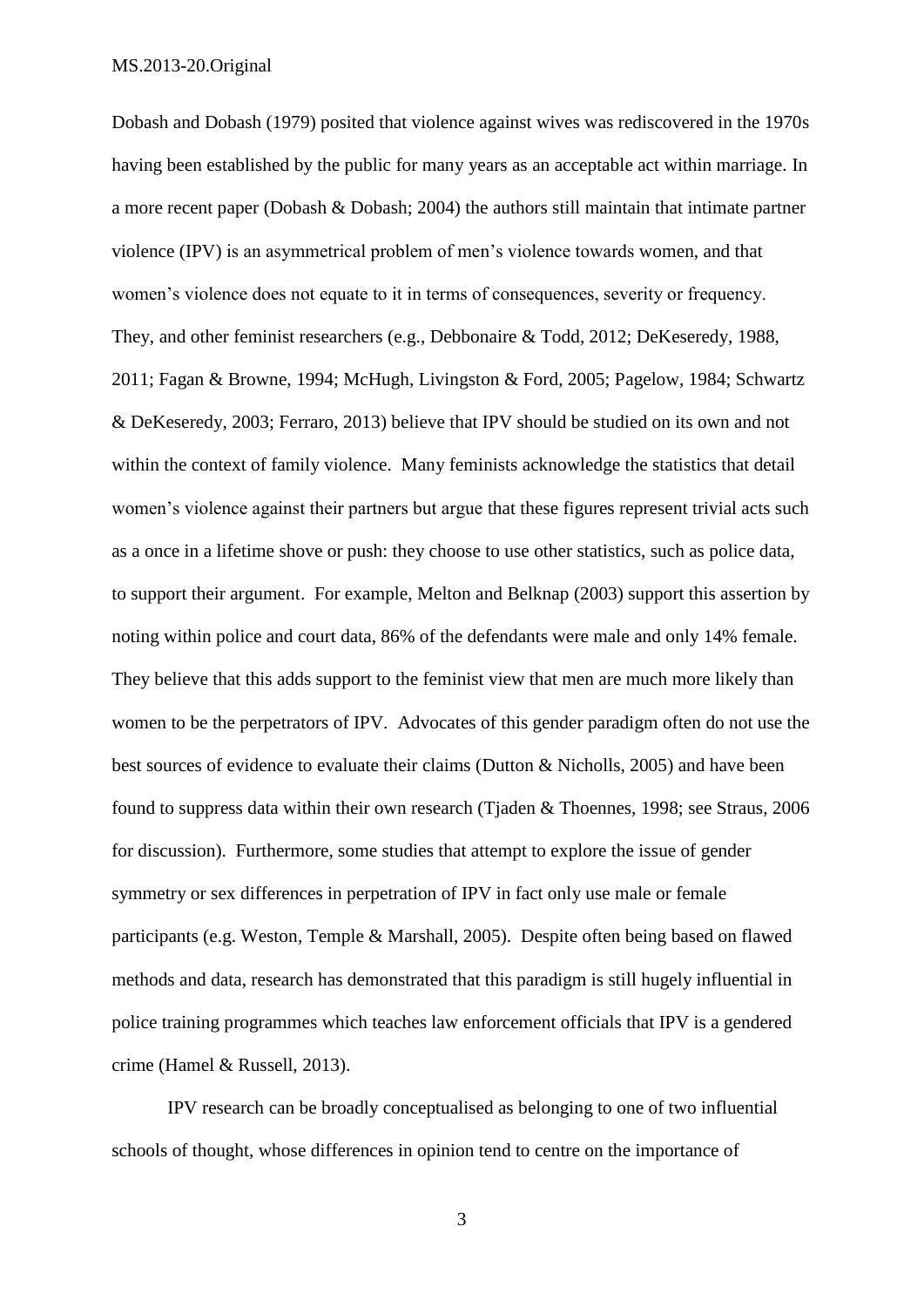patriarchy within IPV (Anderson, 1997). Feminist researchers such as Dobash and Dobash (e.g. 1979) and Yllo (e.g. 1993), focused on gender and power and contend that violence was just one of many ways men maintained their control and dominance over women in society. They see IPV as another form of control and the association between controlling behavior and IPV has been found (e.g. Humphreys, 2006; Pandey, Dutt & Banerjee 2009). Feminist researchers tend to draw on research that uses victimization samples from women's shelters (e.g. Mitchell & Hodson, 1983), male treatment programmes (e.g. Anderson & Umberson, 2001) and court based samples (e.g. Melton & Belknap, 2003). These samples are likely to access severely victimized women and the most violent men.

The other influential approach to understanding IPV is family violence research (e.g. Gelles, 1997; Straus, 1990; Steinmetz, 1978). This approach believes that patriarchy and control are merely parts of a more complex set of reasons for the perpetration of IPV and takes a conflict approach in the belief that violence is used in response to situations where conflict has arisen rather than using it only as a tool for control (Graham-Kevan & Archer, 2005). Findings from Conflict Tactics Scale (CTS; Straus, 1979) data collected on the first wave of the National Family Violence Survey highlighted the existence of male victims, however the stigma attached to it prevented men from seeking help or reporting even the most serious incidents to the police (Steinmetz, 1978). Family violence researchers use national survey data, which finds that women are as likely as men to report perpetrating violence within intimate relationships (e.g. Fergusson, Horwood & Ridder, 2005, see Fiebert 2012). From this perspective, the causes and motives of IPV are explored on an individual level, rather than a societal level and research has included variables and processes such as marital dissatisfaction and emotional abuse (e.g., Stith, Green, Smith & Ward., 2008), the reciprocal nature of conflict and aggression (e.g., Caetano, Ramisetty-Mikler & field, 2005; Follingstad & Edmundson ,2010; Herrera, et al., 2008; Próspero & Kim, 2009), associations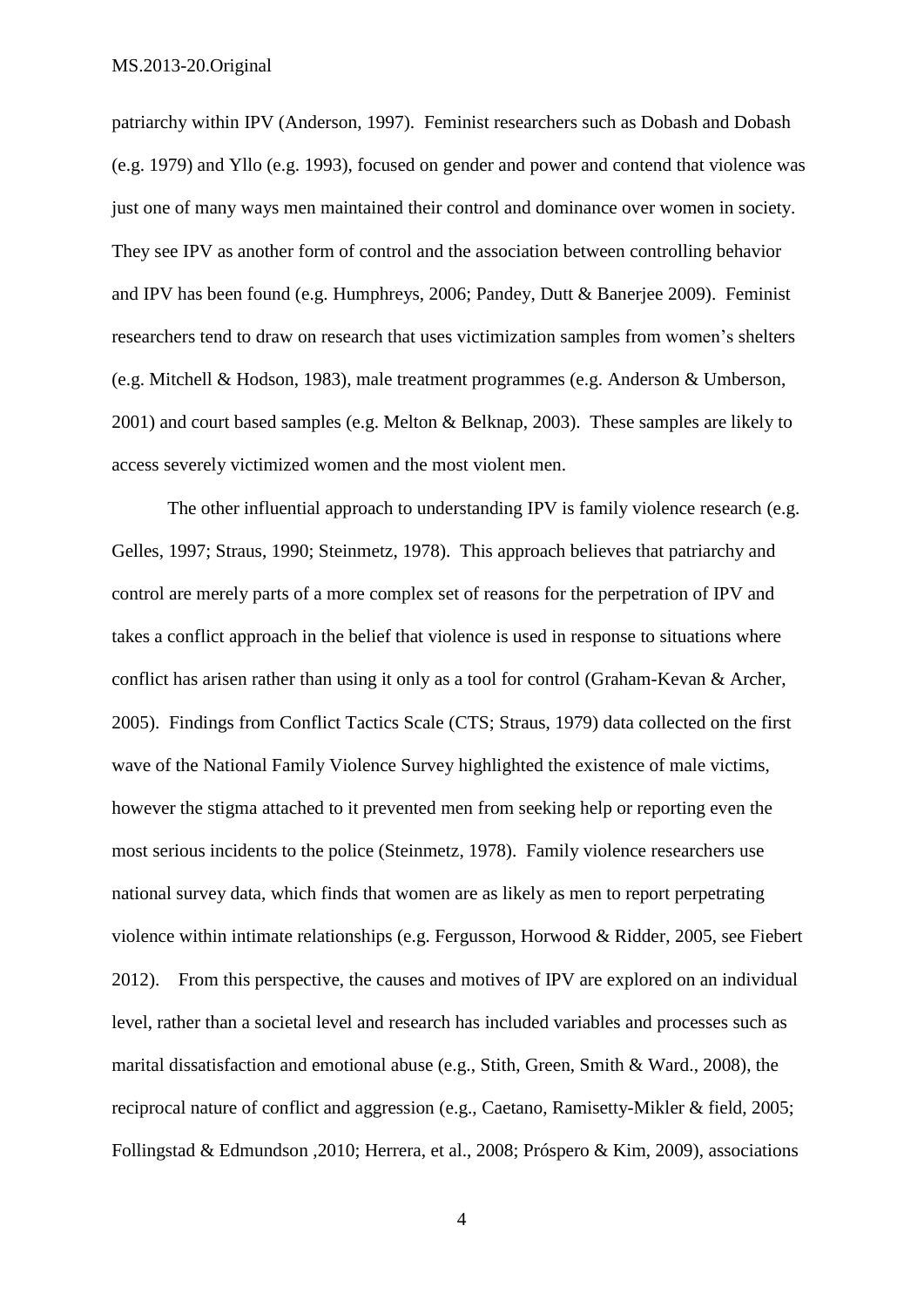with aggression outside the home (e.g. Bates, Graham-Kevan & Archer, 2014), issues with communication (e.g. Babcock, Waltz, Jacobson & Gottman., 1993, Feldman & Ridley, 2000); dominance (e.g. Straus, 2008), interactional processes within the relationship (e.g. Stets, 1992, Medeiros & Straus, 2006; Sillars et al., 2002), and personality characteristics such as psychopathic traits (e.g. Grann & Wedin, 2002; Harris, Hilton & Rice, 2011). Other research has attempted to categorise IPV perpetrators based on other personality characteristics and aggressive behavior to non-intimates (e.g. Holtzworth-Munroe & Stuart, 1994; R. Johnson et al., 2006).This approach specifically views and examines IPV in a gender neutral framework which is in direct contrast to the feminist approach which holds that IPV is a "gendered" crime.

The gender-neutral surveying method of the CTS revealed the extent to which men were being aggressive to their female partners, but also, and more surprisingly, it found evidence that such violence was also bi-directional and female-to-male. Many studies within this field have now demonstrated that women are equally as aggressive to men if not more so. One of the most influential papers was John Archer's (2000) meta-analysis, which examined physical aggression within heterosexual relationships using 82 studies and a total of over 64,000 participants. Archer found that women reported perpetrating aggressive acts towards their partners more frequently than men. Other more recent studies have also found this differencein Western populations (e.g., Archer, 2006; Bates, Graham-Kevan & Archer, 2014; Straus & Rameriez, 2007; Swahn, Simon, Arias & Bossarte, 2008) with others suggesting that bi-directional violence is the most common type experienced in relationships (e.g., Stets & Straus, 1992; Próspero & Kim, 2009).

Johnson (1995) attempted to reconcile the apparent disparity between family violence and the feminist research. Where many researchers before him had argued that it was method and choice of samples leading to these conflicting findings, Johnson proposed that it was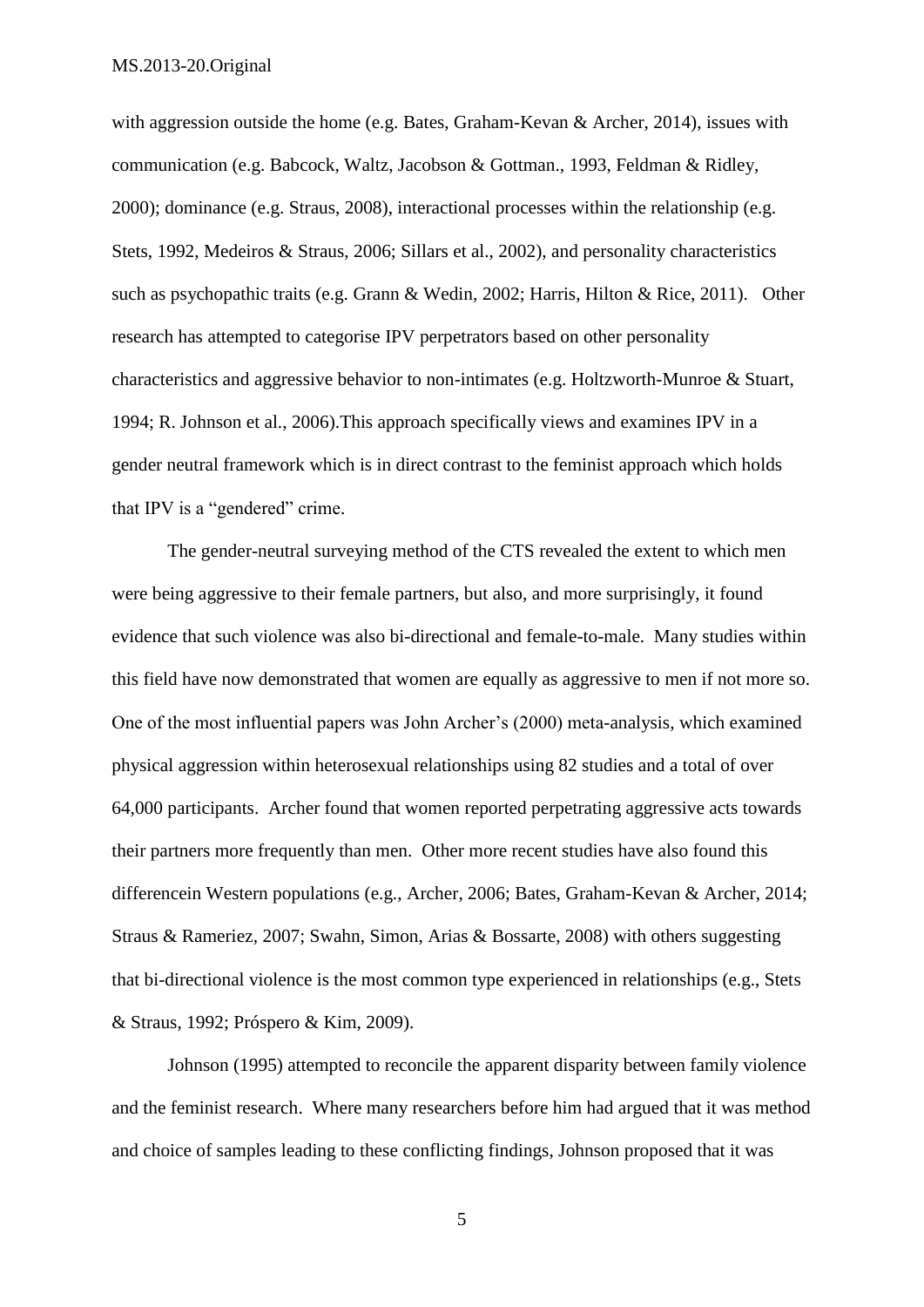instead the sample population. Family violence researchers tended to use data from representative community samples whereas those that subscribe to the feminist paradigm used women from refuges or men that are in treatment programmes for their violence, and so contained those who have experienced the most serious of violence. Johnson originally argued that incidents of IPV could be categorised into one of two types of physical aggression. The first he labelled "common couple violence", and is found among representative samples of married, dating and cohabiting couples. This type encompasses the kind of violence that occurs when arguments get out of control: he did not believe it to be of any serious consequence and it was unlikely to escalate (Johnson, 1995). It is this type of violence that Johnson believes is involved when studies show equal numbers of male and female victims.

 Johnson labelled the other type of violence "patriarchal terrorism". In this situation, the violence used in the relationship is part of a range of behavior that men use to dominate and control their female partners. It is this type of violence that is more likely to escalate into something more serious, and to have more damaging physical and psychological consequences. He reviewed evidence from large scale surveys, and also data from women's refuges, and concluded that some families were suffering from the occasional outburst of aggression by either the male or female partner, but that other families were in fact suffering from "systematic male violence" (Johnson, 1995, p.283). Johnson further highlighted that these were two distinct forms of violence and one was not merely a more serious version of the other; distinct by the presence or absence of control.

 Johnson tested these ideas using a set of interview data already collected by Frieze in the 1970s. These were women who were known to be victims of IPV and a matched sample of women from the community. Johnson identified a number of control tactics that the interviews had recorded, which were namely: threats, economic control, use of privilege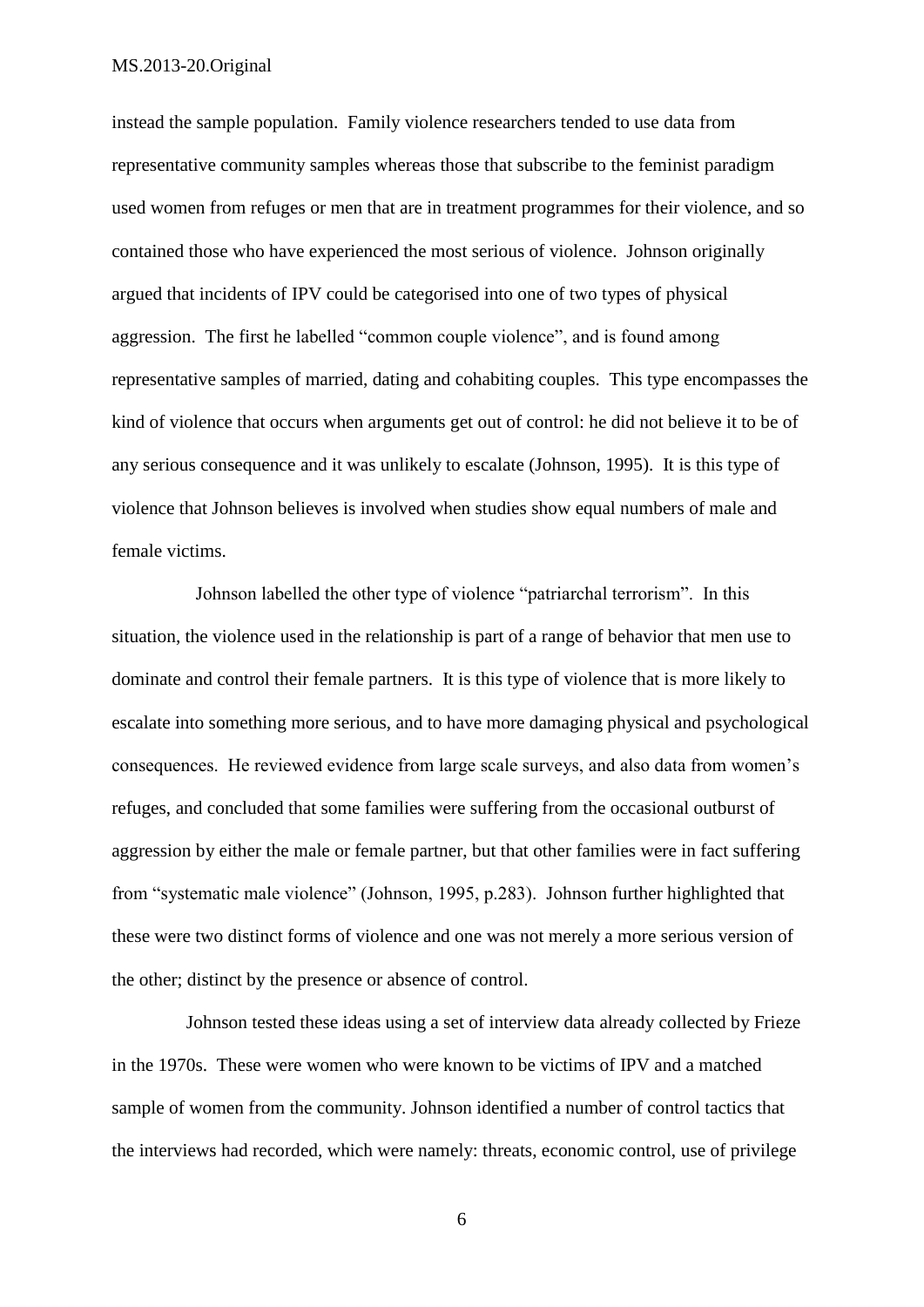and punishment, using the children, isolation, emotional abuse and sexual control. He then performed a cluster analysis and identified a two-cluster solution with one exhibiting high levels of control and the other low levels of control (Johnson, 2006). This allowed him to categorise all the patterns of relationship aggression that he had described. Johnson and Leone (2005) also confirmed the two types of IPV within the data from the National Violence Against Women Survey.

Since Johnson posited his view of IPV, there have been a number of researchers who have empirically tested his assumptions. Some studies have supported the distinctions Johnson has made in his typology and the fact controlling behavior does predict IPV perpetration (e.g. Graham-Kevan & Archer, 2008). Graham-Kevan and Archer (2003b) used four British samples to test if there were in fact the two distinct sub-groups of intimate terrorism and common couple violence. They chose a diverse range of samples that included women from a Women's refuge and their partners, male and female students, men in a batterer program and their partners and finally male prisoners and their partners. Using cluster analysis to categorise respondents into one of the two types and running frequency analyses, there was broad support found for Johnson's theory. Graham-Kevan and Archer (2003a) reanalysed the same data set using three of the samples – the women from the refuge, the students and the prisoners – chosen to represent each of the groups, intimate terrorism, common couple violence and violent resistant. They found further support for the characteristics described by Johnson in each relationship category but that not every sample matched the profile in the way predicted.

The direct assertion is victims of intimate terrorism, those who are victim to more serious and controlling aggression, would also report more negative outcomes and so would be more likely to report the violence and need medical attention. Indeed, Leone, Johnson, Cohan and Lloyd (2004) found victims of intimate terrorism reported more injuries and more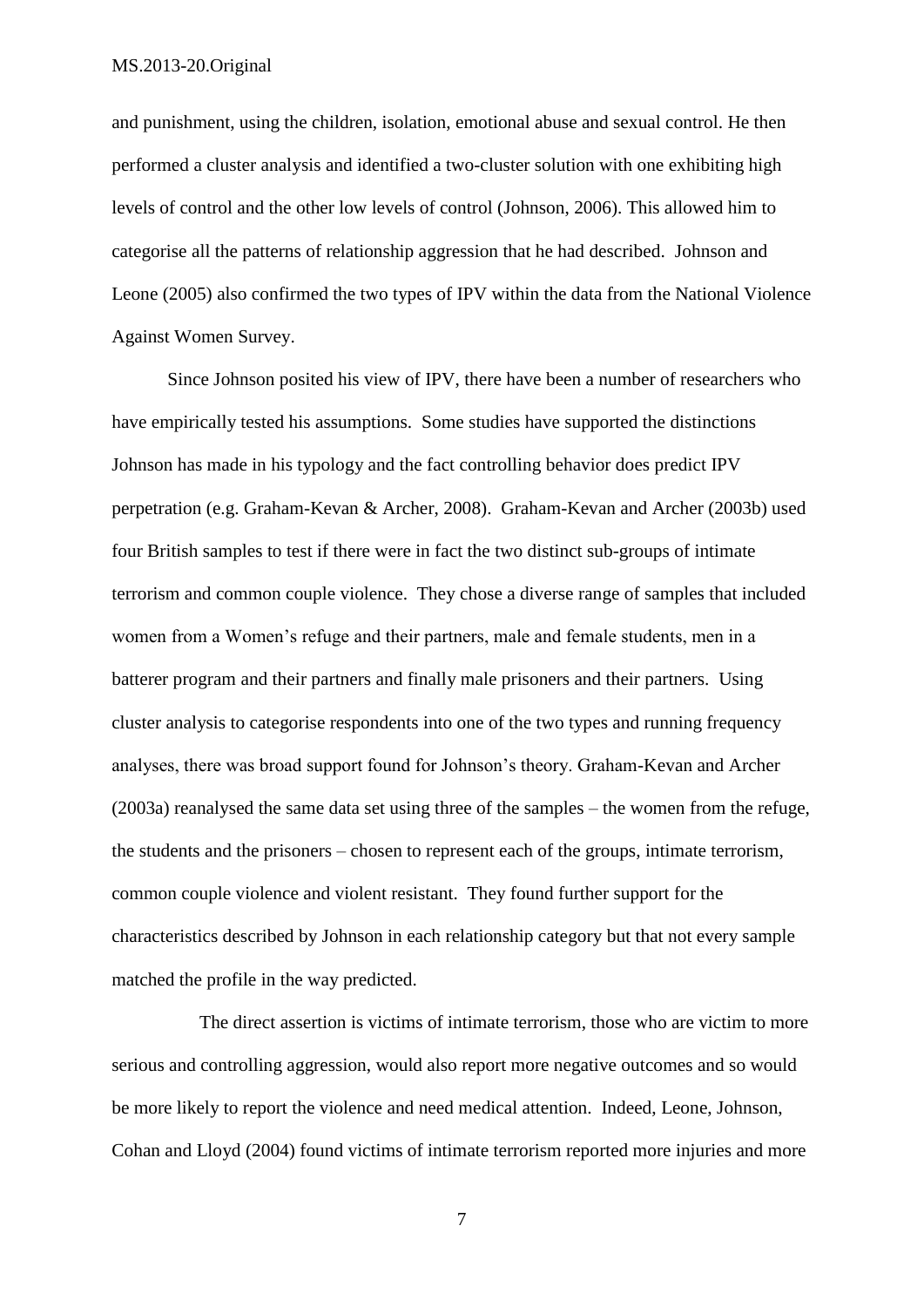work time lost as a consequence in a sample of low income women. The authors report that compared to the no violence category these victims were also more likely to report visiting a doctor, poorer health and more psychological distress. Similarly, Leone, Johnson and Cohan (2007) reported intimate terrorism victims were more likely to seek formal help (e.g. police, medical agency) but there was no difference between these victims and those of situational couple violence in terms of informal help (e.g. speaking to a friend or family member). These studies highlight issues with some research in this area which involve only asking about victimization; if participants reported their own IPV perpetration there is a possibility that bi-directional aggression would affect the decision to seek help (either formally or informally).

Laroche (2005) used national survey data from Canada with the aim of examining Johnson's typology. He used lifetime rates of intimate partner victimization, in spite of the fact that such rates are unreliable and that shorter timescales are preferable (Moffitt, Caspi, Rutter & Silva, 2001; Straus, 1990). He found that the majority of victims, both male and female, who suffered serious physical and psychological consequences were categorised as having been a victim of an intimate terrorist. He emphasised that the percentages of men and women suffering consequences in this category were similar but that the frequency of female victims was higher. This is to be expected as there was a larger proportion of women than men in his overall sample.

Other authors are much more critical of Johnson's theory of IPV with many authors suggesting that control and intimate terrorism is not solely the domain of men (e.g., Graham-Kevan, 2007; Ross & Babcock, 2009; Rosen, Stith, Few, Daly & Tritt, 2005). Archer (2009b) is specifically critical of Johnson's own empirical tests of his typology. Johnson's choice of samples are purposefully either selected for the high proportion of male to female aggression (e.g., women's shelter samples) or cannot be considered completely unbiased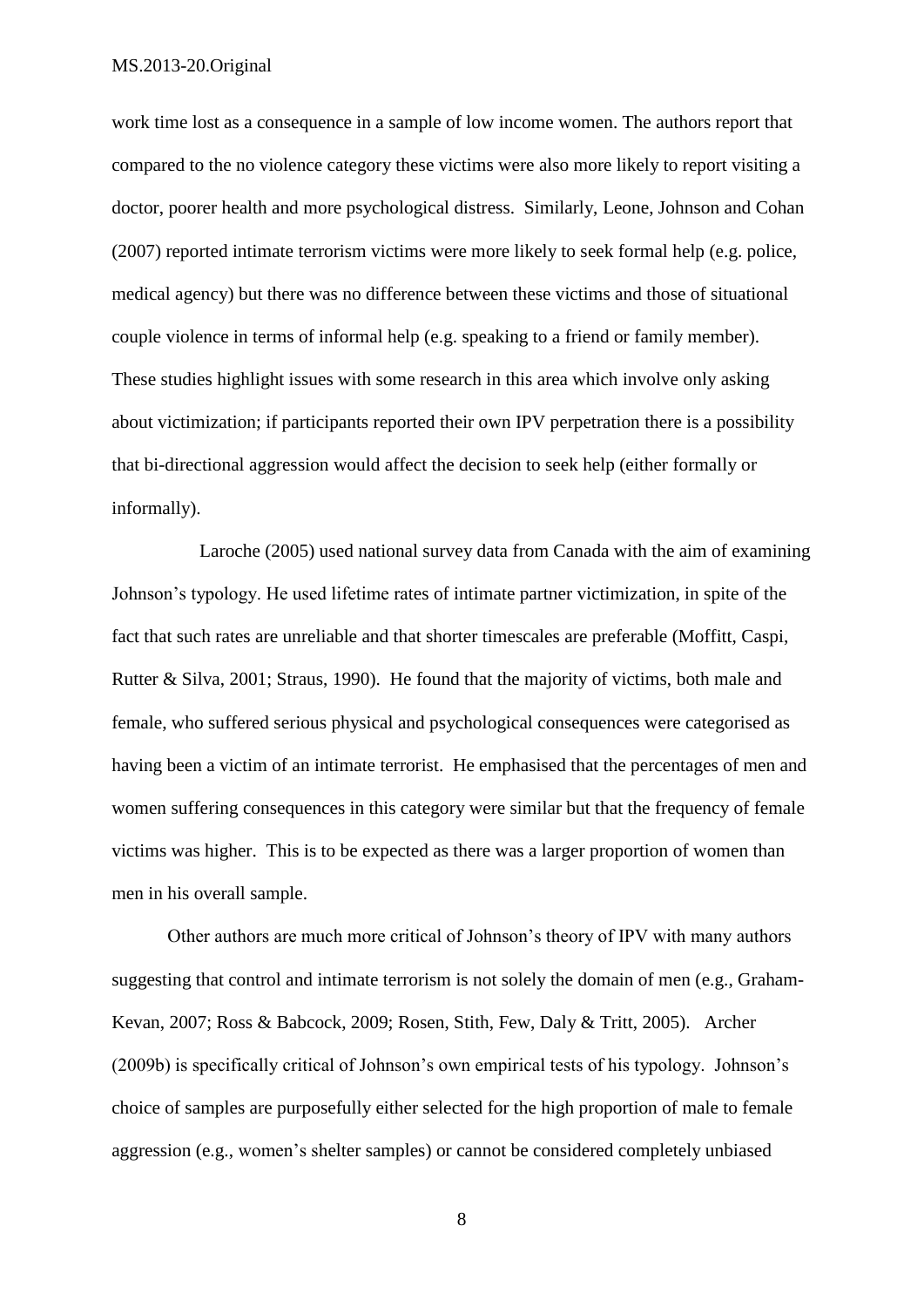(e.g., violence against women surveys). Some have questioned the utility of the typology based on specific tenants of Johnson's (1995) theory. For example, Johnson asserted that intimate terrorism is more prevalent in marriages and situational couple violence is found more in cohabiting couples. Contrary to this, Brownridge (2010) found that both types of IPV were found equally within both types of relationship and actually cohabiting couples had higher odds of experiencing both. Furthermore, Anderson (2008) found Johnson's typology was not more effective than a simple measure of the range of violence occurring, at predicting negative outcomes for female victims of IPV.

Johnson's assertion that control is a characteristic of men's IPV but not women's is not supported in literature that has explored motivations for perpetrating IPV (including perpetrators' own perceptions of motivations, e.g. Flynn & Graham, 2010). For example Bair-Merritt et al., (2010) conducted a systematic review of 23 studies that explored women's motivations to perpetrate IPV; whilst control was not listed as a primary motivation it was listed in two thirds of the studies reviewed.

Denise Hines and her colleagues have published several papers examining the prevalence of male victims of IPV and the psychological and physical effects they endure. These studies have included those comparing prevalence of both types of effects amongst men and women (e.g., Hines & Saudino, 2003); associations with binge drinking (Hines & Straus, 2007); qualitative analysis of callers to a domestic abuse help line for men (Hines et al., 2007); associations with personality and personality disorders (e.g., Hines, 2008; Hines & Saudino, 2008) and with posttraumatic stress disorder (e.g., Hines & Douglas, 2011). All of these studies have suggested that men suffer psychological and physical effects of IPV victimization. This is contrary to the picture portrayed by those such as Johnson.

Hines is critical of the lack of research comparing abused and non-abused men: much of the research has focussed on comparing abused men to abused women and concluding that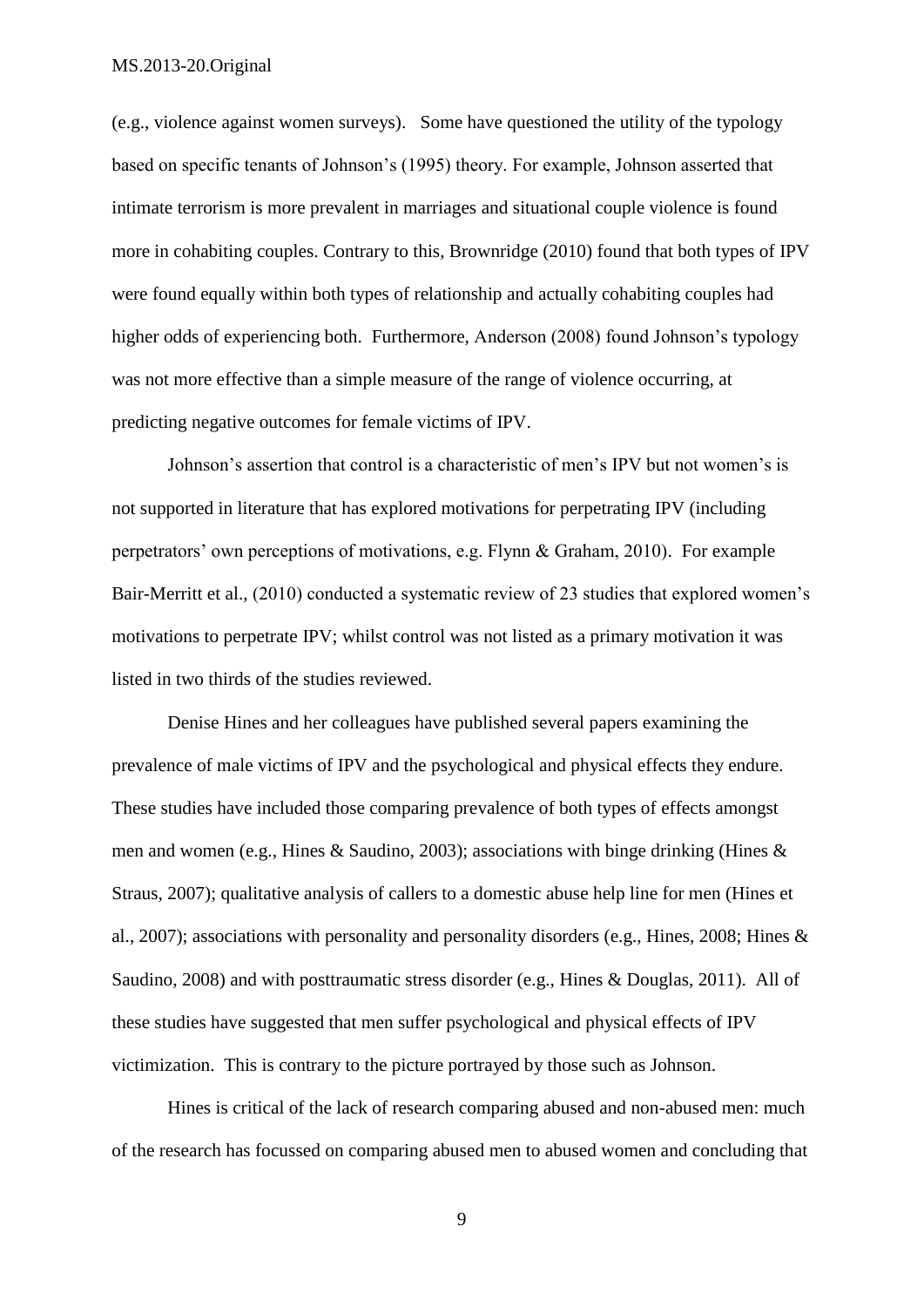they do not suffer to the same degree (e.g., Hines & Douglas, 2009). Men may be more likely to externalise their behavior (e.g., by using alcohol and drugs) and women to internalise theirs, indicating an unfair comparison (Hines & Malley-Morrison, 2001). Hines and Douglas (2010) attempted to rectify this in the first study to look quantitatively at men who had sought help after their partner's IPV perpetration. They examined intimate terrorism within 302 men who had sustained IPV from their female partner and had sought help, matched with a sample of men from the community. Their findings supported the two types of IPV found within Johnson's typology; with the men from the community sample closely matching situational couple violence. For the help-seeking sample, women perpetrated all types of IPV at a greater rate and they fit with the intimate terrorism pattern in the use of control. This group also had higher rates of injury than their female partners. Hines and Douglas concluded that, contrary to many feminist assertions (e.g., Dobash et al., 1992), male victimization of intimate terrorism is not trivial and these men need to be able to seek support.

Taken together, this research contradicts the notion that men are only trivial victims of IPV and that they are not seriously affected by it. Contrary to Johnson's claims, there is also evidence that women are perpetrating controlling behaviors and that they are equally as likely to be classified as "high control" (e.g., Bates et al., 2014). This lends itself to further investigation into the risk factors affecting the perpetration of IPV, moving away from seeing the cause as being gender

Two areas of the IPV literature where sex differences are apparent are injury and help seeking behavior. Archer (2000) noted from his analysis of injuries that whilst there are men reporting being injured by their partners, it is women who are more likely to be seriously hurt in these situations. Hospital records would also support this notion as women are more frequently admitted and treated for serious injuries identified as being sustained whilst in the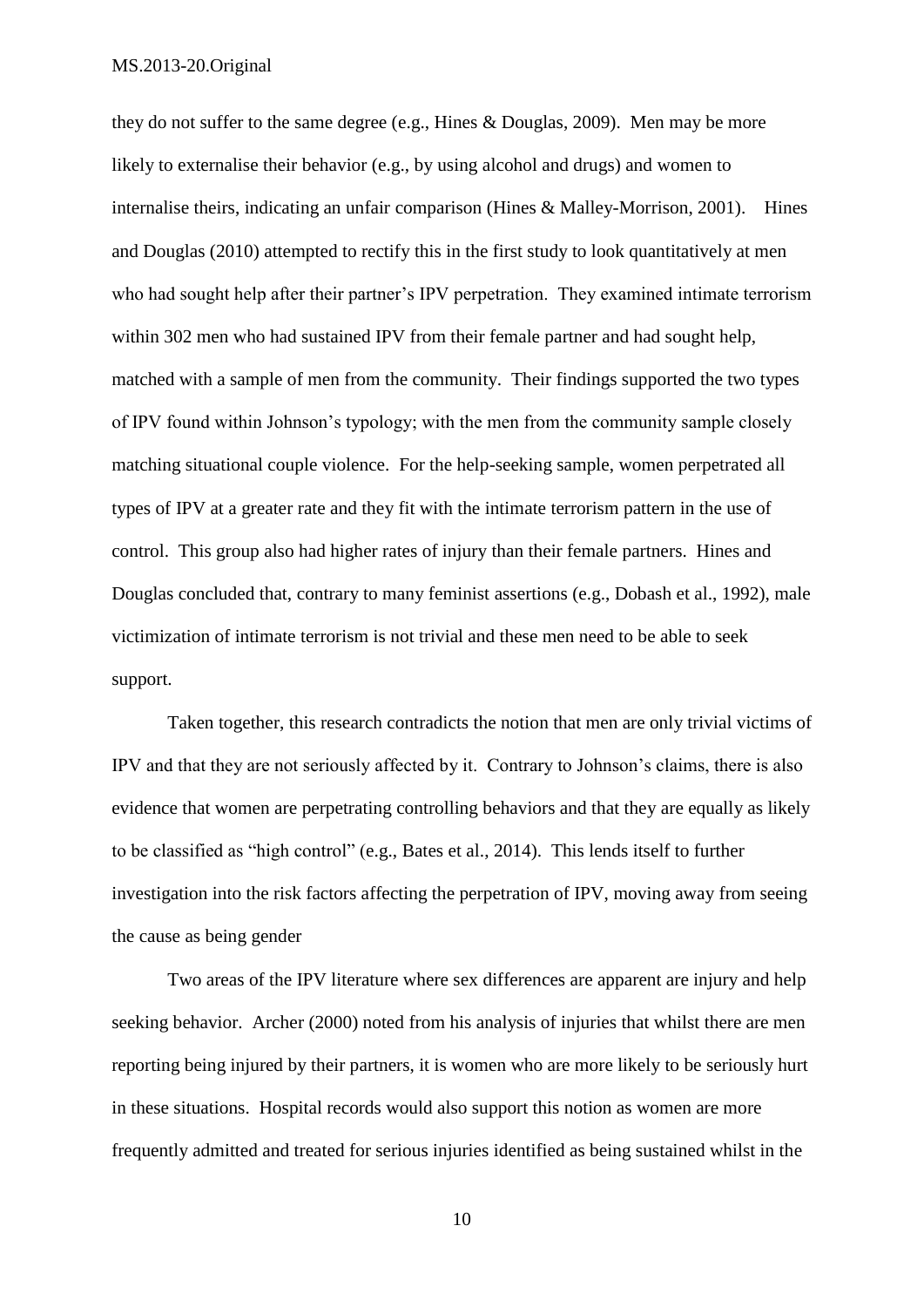domestic environment; although they are more likely to be screened for this than men. O'Leary et al., (1989) highlight the physical damage inflicted by men upon women is frequently greater than the damage women inflict upon their male partners. Women were also more likely to report depression, stress and suicide as a consequence of IPV than men (e.g. Anderson, 2002).

Felson and Paré (2005) found that assaults are more likely to go unreported if the victim and offender know each other in any way but that men were least likely to report assaults by their partner. They also found a pattern to suggest that women do not consider domestically violent assaults as too minor to report. This is consistent with data from the British Crime Survey (Wallaby & Allen, 2004) that found within the previous year 23% of women had reported their victimization to the police, this figure was only 8% for men.

An additional assumption from Johnson's work relates to the effect of controlling aggression being more problematic than non-controlling aggression within intimate relationships. He holds that intimate terrorism has much more serious consequences both physically and psychologically and so should cause people to seek help more often whether in the form of friends and family or contacting someone official like the police or a lawyer. For example, Leone's (2004) test of a control based typology, found that those who were classified as being victim of intimate terrorism, compared to common couple violence, were more likely to seek help from official channels, but not from alternate sources such as family, friends or neighbours, however the latter finding suggests that the lack of significant difference between the two types of partner violence with regards seeking personal sources of help is indicative of it being a problem to both groups. There may be many reasons for not reporting violent incidents to the police including that they dealt with it another way, they felt it was too minor to report to the police, or maybe that the police would not be able to do anything about it (Kaukinen, 2002).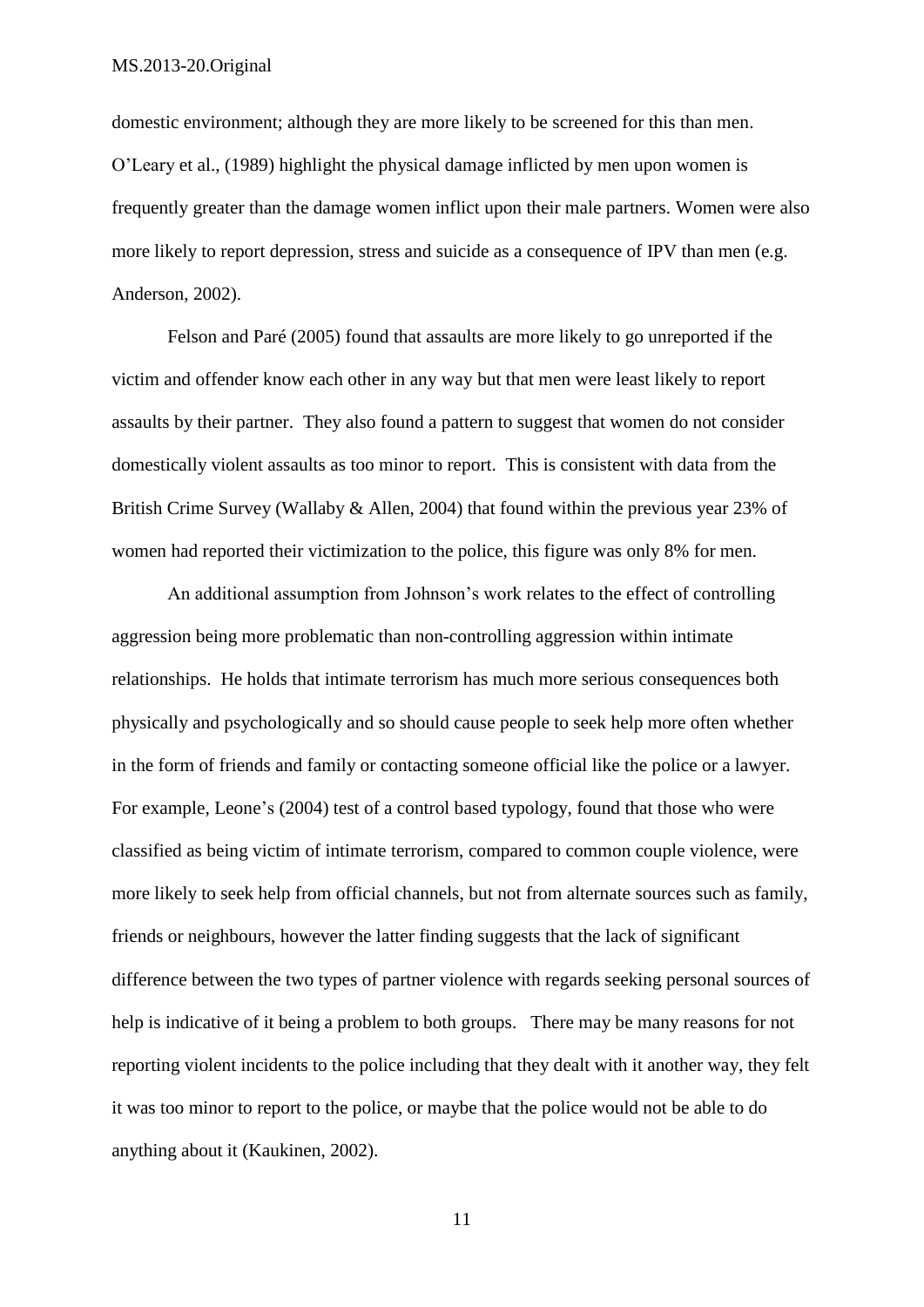#### *The Current Study*

The aim of the current study was to analyze a large scale data set to test specific hypotheses derived from Johnson's (1995) theory and typology surrounding the presence of control and the impact this has on aggression and help-seeking behaviors. The study utilizes data from the 1999 General Social Survey, a victimization study conducted by the Canadian Centre for Justice Statistics. Analysis focused on modules designed to assess emotional and physical abuse by current partners and involves comparing men's and women's reports of physical and emotional abuse by their intimate partner; categorising participants in terms of either intimate terrorism or common couple violence. The analysis will explore sex differences in categorisation and the influence of this on help seeking. It was predicted, based on Johnson's typology, that (1) women will be victim to more physical aggression and will be more likely to be victimized by intimate terrorists than men; (2) that those who are partnered with an intimate terrorist would be more likely to report the violence and use official help seeking sources (e.g. women's refuges) than those in a relationship with common couple violence and (3) that female intimate terrorism victims will seek more help (in all forms) than male intimate terrorism victims.

#### *Method*

The General Social Survey (GSS) is conducted in collaboration with the Canadian Centre for Justice Statistics and is a survey conducted by telephone across the ten provinces. The current study uses data from the  $13<sup>th</sup>$  Cycle and was collected between February and December 1999. Lists of telephone numbers were purchased from phone companies in each province and random Digit Dialling was used to select households to call so those without telephones in their home were excluded; past research has indicated these people make up a small proportion of the population  $(< 2\%)$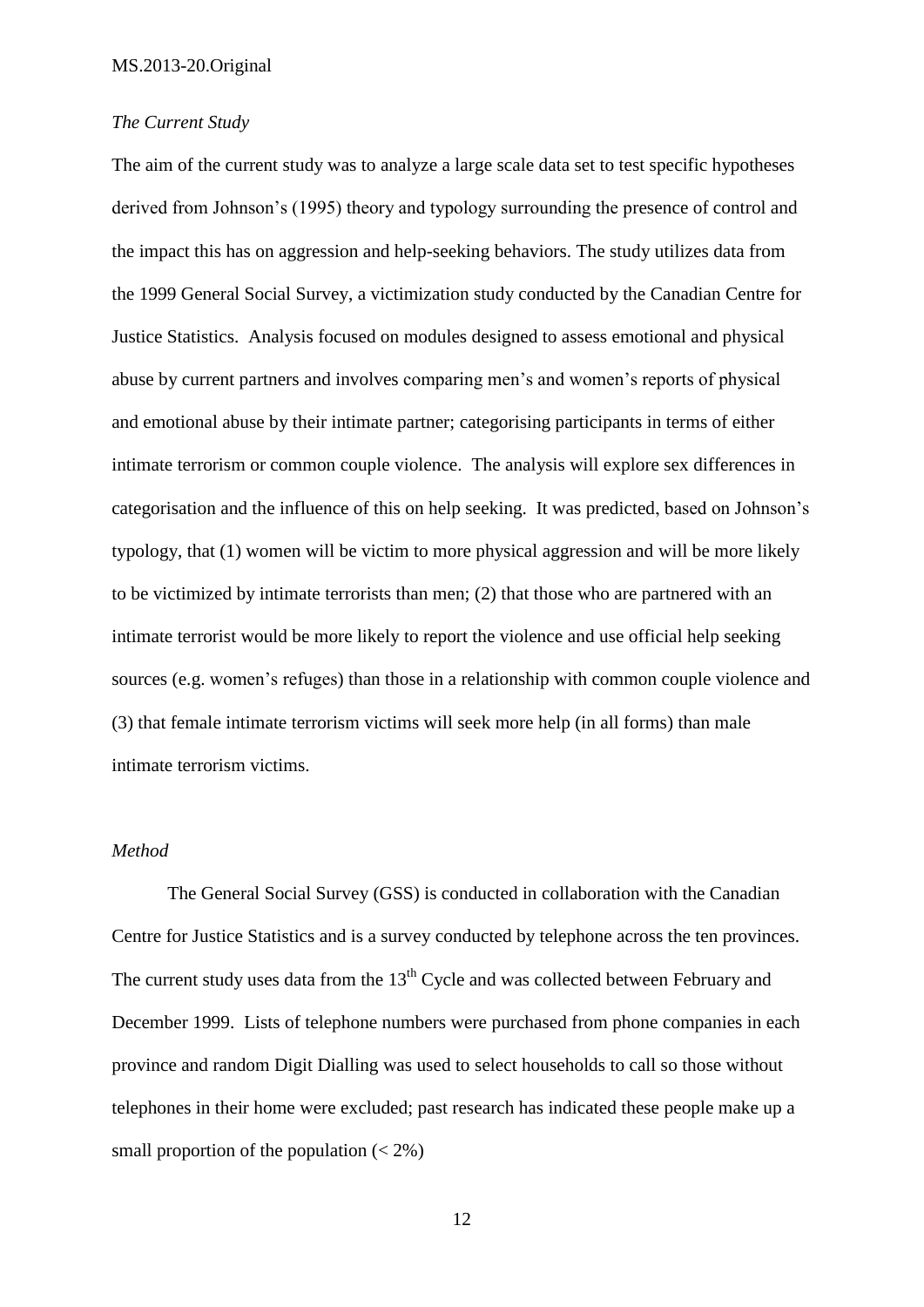#### *Sample and Participation Rate*

The total number of participants for the survey was 25,876. Of all the numbers dialled 47.5% reached households from which an overall response rate of 81.3% was obtained. The survey began with a control form that asked about age, sex and marital status. Participants were randomly selected from those eligible within the household (those aged 15 and over). The sample was made up of 44.9% women. Average age for the sample was 44.49 (SD = 17.42) with the largest age group being 35-44 (22.5%). With respect to relationship status 46.7% stated they currently did not have a partner; 46.2% were married, 6.9% living common-law and 0.1% stating they were in a same-sex relationship<sup>1</sup>. Thirty two percent had children living in the home at the time of the survey.

#### *Instrumentation*

The survey was divided into several sections and detailed below are the sections that were used in the current study. Participants were reporting on their partner's behavior and so their own victimization (as opposed to perpetration).

## *Measures of Control*

1

This section included questions related to controlling and emotionally abusive behavior that were taken from the 1993 Violence Against Women Survey. These questions test the links between emotional abuse (or controlling behavior) and physical abuse and provide a context for the reports of violence and were asked in the context of the last 5 years. This section includes 8 items such as "He/she tries to limit your contact with family or friends" and "He/she demands to know who you are with and where you are at all times" to which the respondent answers either "yes" or "no" as to whether this describes their current partner.

 $1$  Due to the small number of same-sex relationships present, analysis focused on heterosexual relationship only.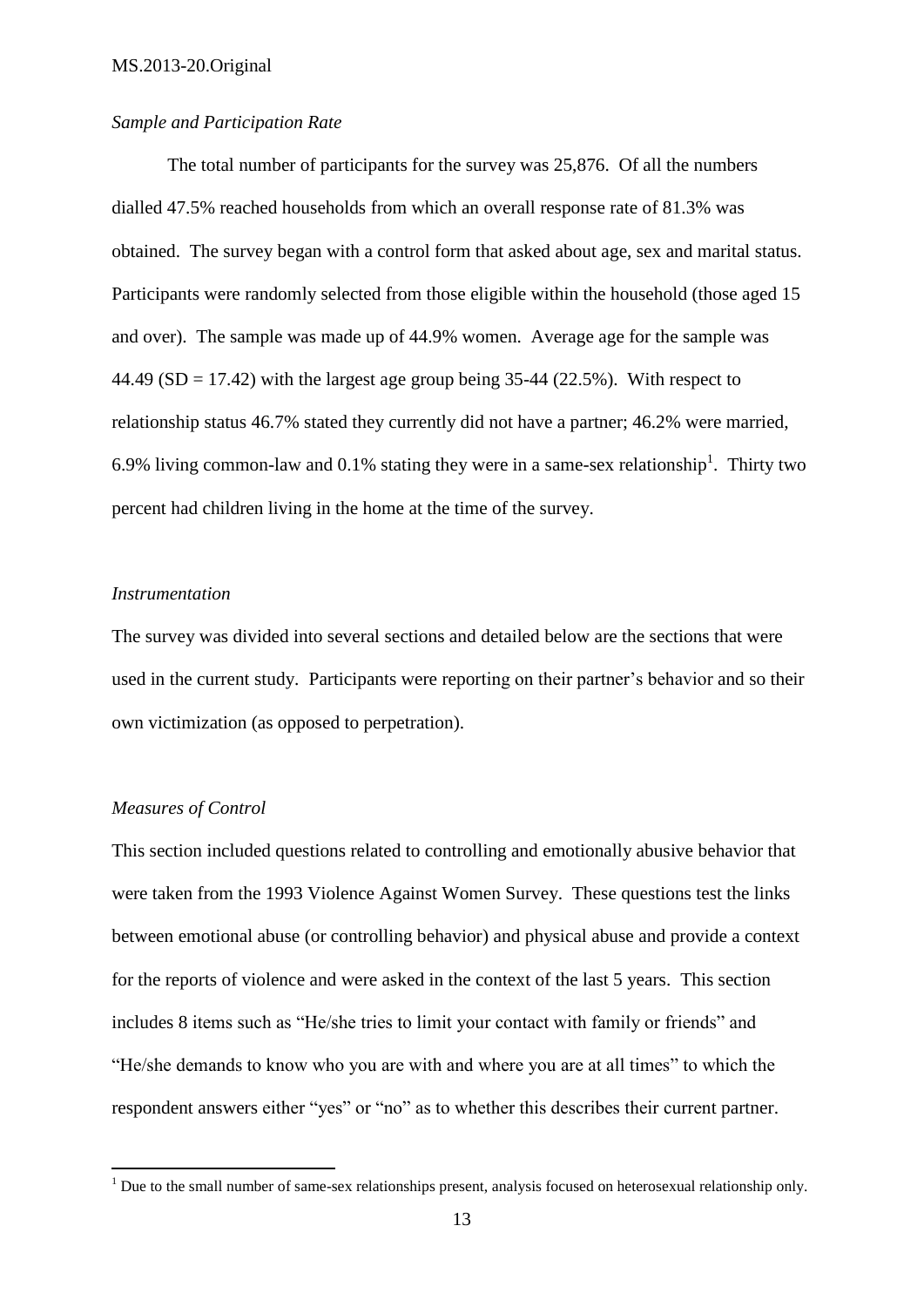These variables were recoded from categorical variables into an interval level scale by adding together then number of "yes" answers leaving a possible score range of 0 to 8 for control.

### *Physical Aggression in Current Marriage/Common-law relationships*

Within this section are items encompassing a range of violent acts including being beaten up or choked, and acts of sexual assault. These items were also taken from the Violence Against Women Survey. Respondents were also asked to specify the number of different occasions within the last five years that their partner had been violent towards them. These variables were categorical (as above) and were recoded into interval level scales but adding together the "yes" answers. We then calculated a "minor aggression" subscale which consisted of 3 items (e.g. "...has he/she pushed, grabbed or shoved you in a way that could have hurt you?") and "severe aggression" subscale which consisted of 5 items (e.g. "...has he/she beaten you"). This left each respondent with a minor aggression, severe aggression and overall aggression score with a score range of 0-3, 0-5 and 0-8 respectively.

#### *Help-Seeking Behavior*

This section asked respondents about their help seeking behaviors that were coded into: "Contacted official services" (e.g. contacting men's/women's centres, shelters and courtbased services); "contacted someone official" (e.g. contacted a lawyer or the police) and "contacted someone personal" (e.g. family or friends). As above, respondents answered yes or no to each item and so the data was recoded from categorical to interval based data by adding together the "yes" answers and resulted in a possible score range of 0 to 6, 0 to 3 and 0 to 4 respectively.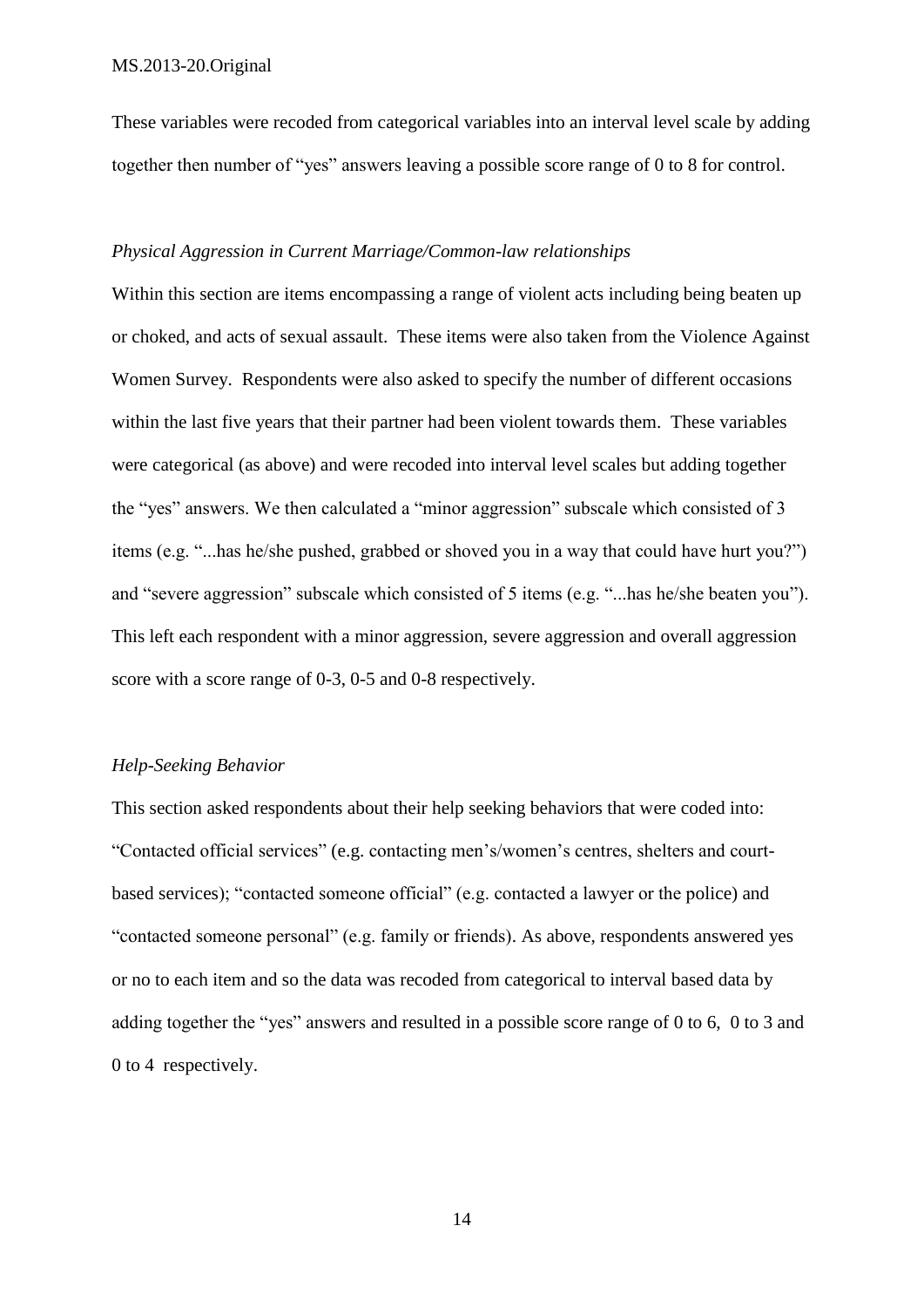#### *Results*

Analysis showed 1,540 (5.95%) people answered yes to being emotionally or financially abused by a current partner in the past 5 years. For physical abuse, 501 people (1.94%) reported they had experienced some form of physical abuse in the past 5 years. The most common incident of reported violence was being "pushed, grabbed, shoved" with 23.70% of respondents reporting this. With respect to help-seeking behavior, 16.7% of those who had experienced aggression had sought some form of help over the past 12 months speaking to someone personally, speaking to someone in an official capacity or contacting some form of service (e.g. shelter).

As the current study is investigating IPV in current relationships the analysis conducted below is using only respondents who reported some form of physical aggression with their current partner  $(N = 501)$ .

## *Classification of Victims by Johnson's Typology*

The first hypothesis to be tested was that women would be more likely to report their partners were intimate terrorists; in other words more likely to be classified in the "high control" aggressive group. Initial analysis that examined for sex differences in the victimization different measures of aggression and control found no significant differences between men and women for either minor aggression (F  $(1, 499) = .02$ ,  $p = .892$ ); severe aggression (F  $(1, 499) = .02$ ) 499) = 1.49,  $p = .223$ ; overall aggression (*F* (1, 499) = .76,  $p = 385$ ) and overall control (*F*  $(1, 499) = 1.00$ ,  $p = .317$ ). These analyses indicated men and women experienced similar victimization across these measures over the past 5 years (see Table 1).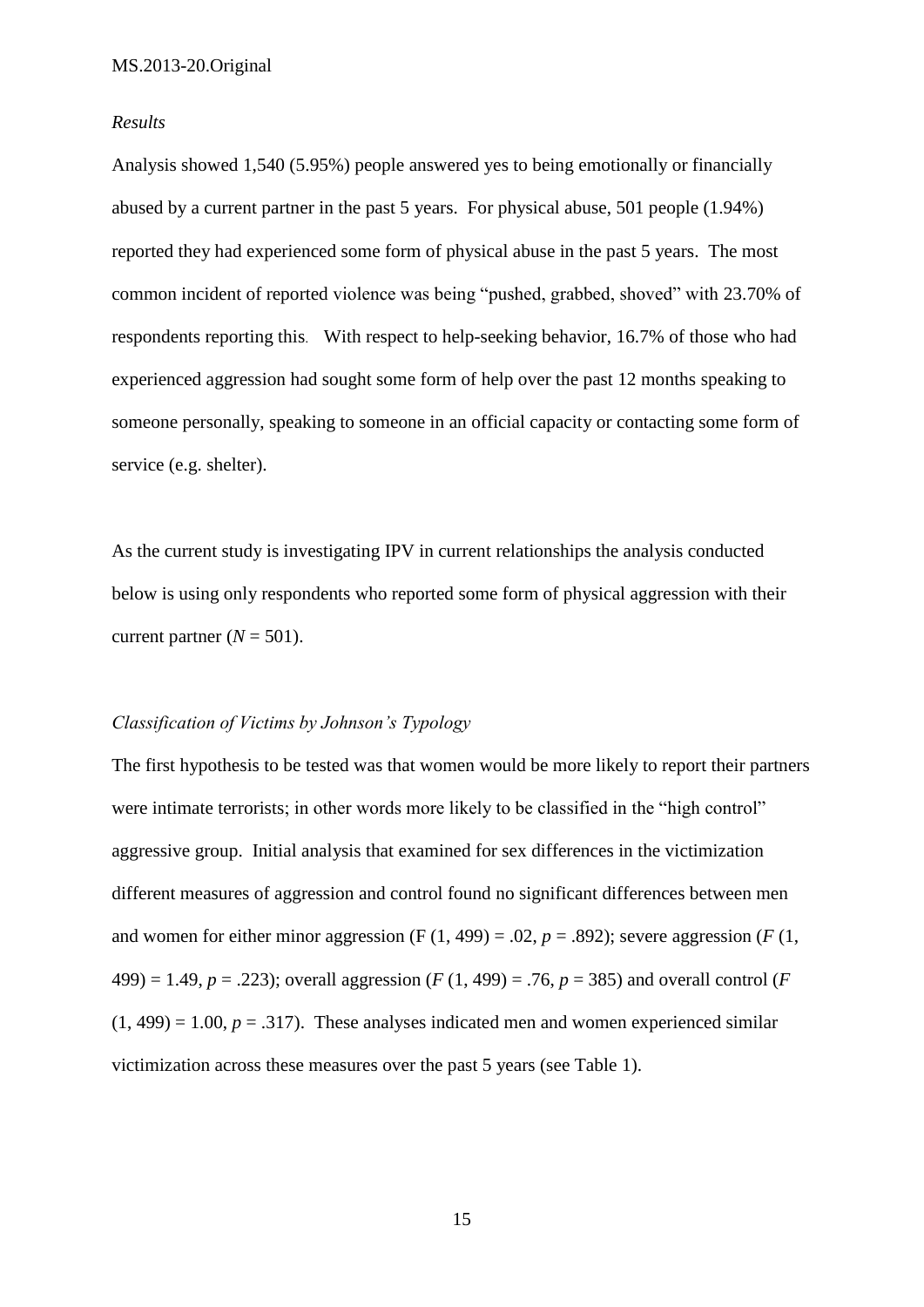K-Means Cluster analysis was performed to distinguish those who could be classified as victim of "high control" and "low control" using 8 items that measured control including "limits contact with friends and family" and "damages your possessions or property". A two cluster solution was selected, using Euclidean distance as a measure of dissimilarity, and named "low control" and "high control". An independent samples *t*-test confirmed that these were significantly different clusters  $(t (241.40) = -26.64, p < .001)$ .

The figures from the Table 2 show that the majority of participants reported their partner using low control rather than high control. A chi square test revealed there was no significant differences between men and women in the classification of being victim of either "high control" or "low control" ( $\chi^2(1) = .56$ ,  $p = .454$ ), which does not support the prediction that men are more likely to use controlling aggression.

Further analysis was conducted to investigate any interactions between sex differences and control level using a 2 (sex) by 2 (control type) ANOVA. This allowed the exploration of levels of aggression within the high vs low control relationships and to see if there were any sex specific effect present (i.e. were women experiencing more aggression in the high control relationships as Johnson would argue). The dependent variable in this situation was the overall aggression variable described in the method and was a single figure that encompassed all acts of minor and severe aggression. No significant sex differences were found for a total measure of aggression  $(F (1, 497) = .51, p = .474$ ; see Table 1). There was however a significant difference found between high and low control  $(F(1, 497) = 5094, p < .001)$ ; this indicates that those who are victim to "high control"  $(M = 2.86)$  are also victim to significantly more aggression than those in the low control group  $(M = 1.89)$ . There was no significant interaction found between the sex and level of control on the frequency of aggressive victimization ( $F(1, 497) = 1.04$ ,  $p = 308$ ) indicating experiencing more physical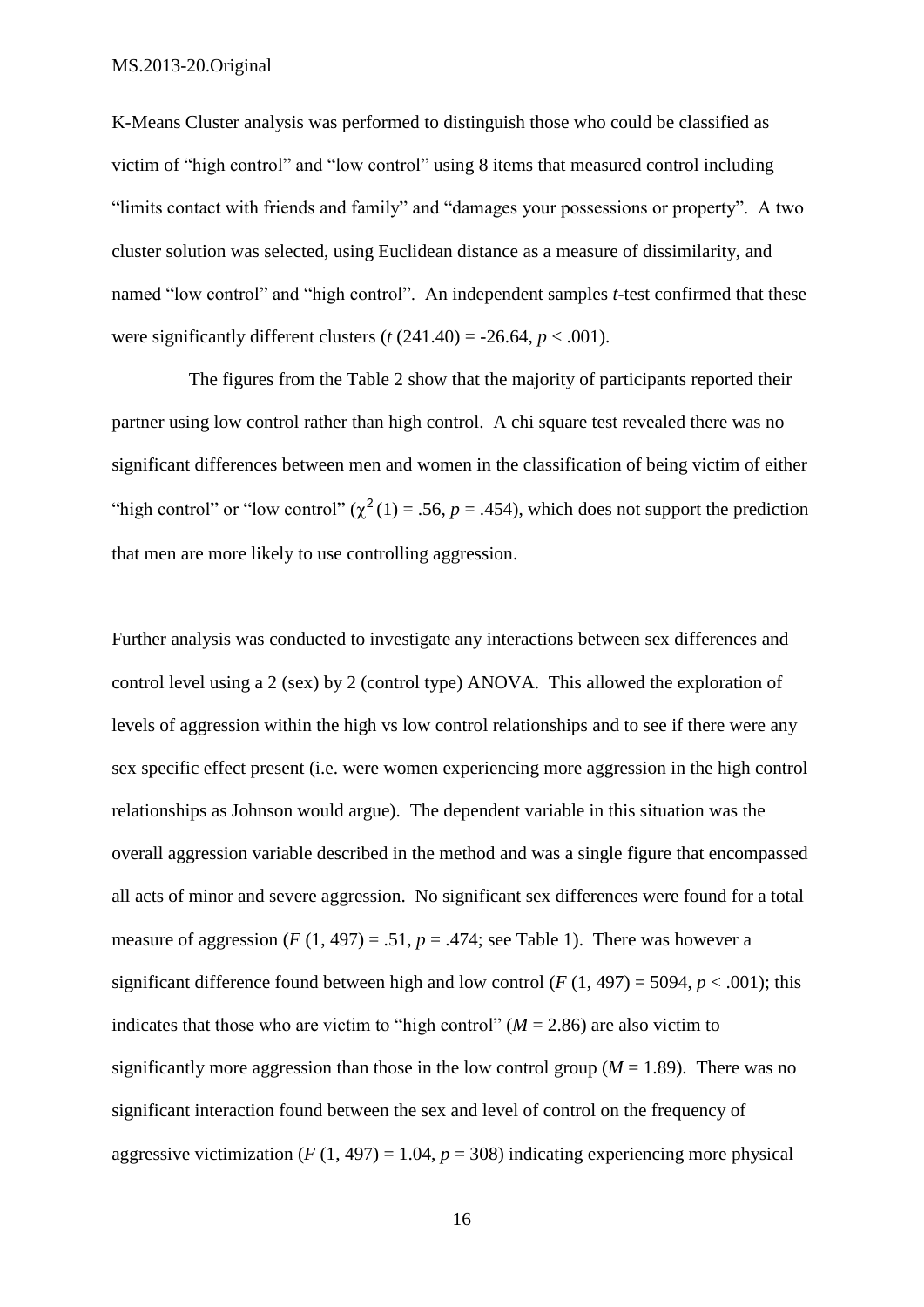aggression at the hands of a highly controlling partner was the same for both men and women in this sample.

## *Johnson's Typology and Help-Seeking Behavior*

The next stage of the analysis was performed to address the hypotheses surrounding Johnson's typology and help-seeking behavior; specifically the predictions that victims of intimate terrorism would be more likely to seek help than those experiencing situational couple violence and furthermore that the female intimate terrorism victims would be more likely to seek help than the male victims

A 2 (sex) by 2 (control type; high/low) MANOVA explored the use of help-seeking (visiting services, contacting someone official and contacting some personal). Men and women differed significantly regarding contacting someone official  $(F(1, 80) = 6.48, p <$ .05) with women reporting doing this more. However there was no significant difference for contacting someone personally  $(F(1, 80) = .26, p = .609)$ , or seeking services  $(F(1, 80) = .26, p = .609)$ 3.37,  $p = .070$ ) although the latter approached significance (see Table 3).

There were no significant differences between high and low control for any of the variables: help seeking services:  $F(1, 80) = .1.84$ ,  $p = .179$ ; for contacting someone official:  $F(1, 80) = .17$ ,  $p = .684$ ; and for contacting someone personal:  $F(1, 80) = .01$ ,  $p = .915$ . Furthermore there were no significant interactions found between gender and the control category for contacting services ( $F(1, 80) = 1.24$ ,  $p = .269$ ), contacting someone official ( $F($  $(1, 80) = 1.13$ ,  $p = .291$ ) or contacting someone personal (*F* (1, 80) = .001,  $p = .972$ ). This is indicative of the fact that being in a controlling and aggressive relationship does not affect problem presentation at either level of gender.

 To further explore the effect of levels of aggression and control on help-seeking behavior, two standard multiple regressions (one for men and one for women) were run using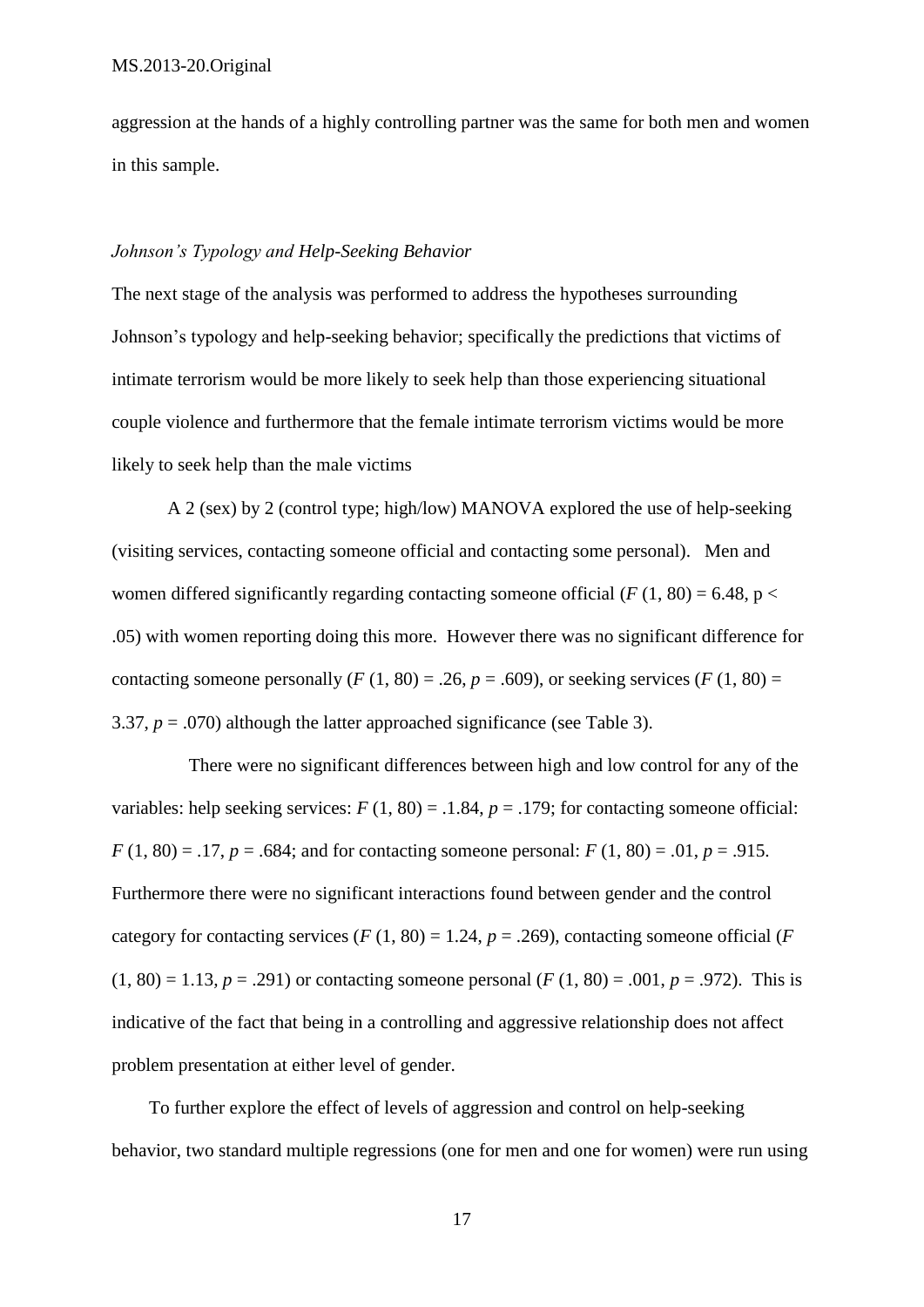overall aggression and overall control as predictor variables and the overall help-seeking total as a criterion. No significant predictors of help seeking behaviour were found for male respondents indicating that neither the aggression (β = -18,  $t = -0.55$ ,  $p = 0.592$ ) or the level of control ( $\beta$  = .15, *t* = .43, *p* = .673) being experienced by male victims has any predictive value on whether they would seek help or not. This was the same for female respondents neither aggression (β = .21, *t* = 1.69, *p* = .096) or control (β = .25, *t* = 1.94, *p* = .057) predicted the help-seeking behavior.

#### **Discussion**

The aim of the current study was to utilise an existing data set from the General Social Survey in Canada and to test a number of Johnson's assumptions about IPV, gender and controlling aggression. These assumptions are namely that there are sex differences in victimization experiences of partner violence and also that controlling and emotionally abusive aggression will be related to problem presentation measured in the form of help seeking behaviors. These assumptions were not supported by the findings of the current study. Firstly, we found that contrary to Johnson's prediction, there were no sex differences in aggression victimization (for minor, severe and the overall aggression scale). These results are contrary to assertions Johnson makes about physical aggression. According to his typology, it would be expected that there would be no sex differences for minor physical aggression (which is likened to his "situational couple violence" relationship type) but it would also be expected that women would report being victim to more acts of severe physical aggression as it is women most likely to be victim of intimate terrorists.

The current research supports the sexual symmetry argument for IPV (e.g. Archer, 2006; Bates et al. 2014; Straus & Rameriez, 2007). Archer's (2000) meta-analysis demonstrated women were more aggressive to their partners and despite the sample being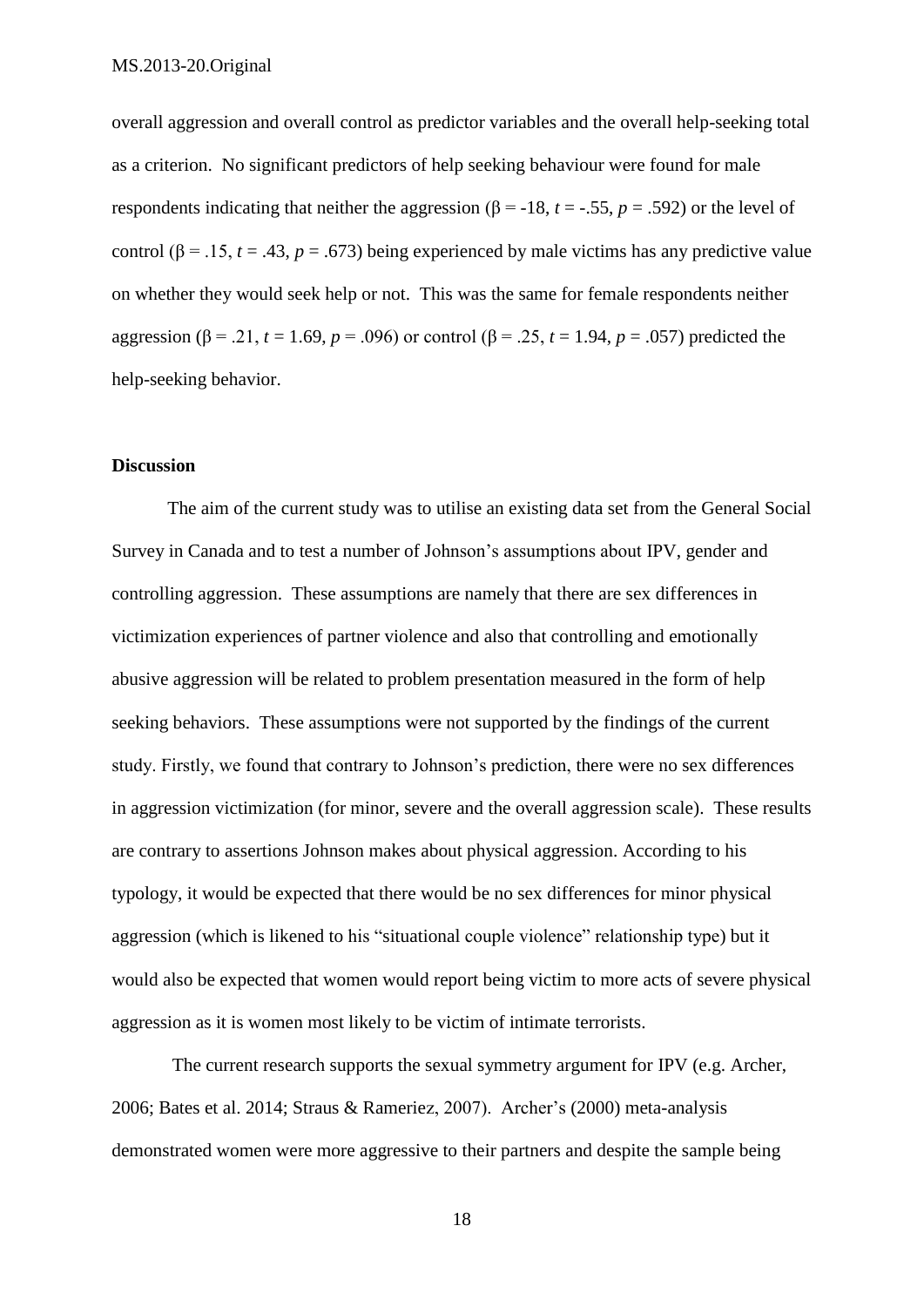mainly found in undergraduates, his later 2006 meta-analysis using only community samples in Western nations found similar results to the current study; very little difference between men and women's perpetration of partner violence (Archer, 2006). We further found that there were no significant differences in typology categorisation, with men and women equally likely to be categorised as victim of intimate terrorism and situational couple violence. Men and women reported being victims of low and high controlling aggression at similar rates. Further analysis suggested that whilst those who reported to being victim of intimate terrorists did report higher physical aggression victimization, this was found to be the same for both men and women. It was not found to be the case that female victims here were experiencing more physical abuse than men. This is also inconsistent with Johnson's assumptions about gender and the relationship type. His theory suggests that women would report being victim of more controlling aggression than men which would be consistent with the profile of an intimate terrorist. Previous studies by Johnson (e.g. 1999) have found very different proportions, namely that the majority of those reporting being victimised in relationships characterised by high control are mostly women – 97%. However, the figures here for high control are consistent with Johnson and Leone (2000) who found 35% of the sample were classified as being intimate terrorists and appear consistent with crime victimization surveys.

The finding that both men and women have the capacity to exhibit controlling behaviors supports other research that has suggested that control and the use of controlling aggression is not solely perpetrated by men and is just as much a characteristic of women (e.g., Bates et al., 2014; Graham-Kevan, 2007; Graham-Kevan & Archer, 2009; Laroache, 2005). It provides no support for the contention that the control experienced within IPV is purely patriarchal. The main facets of the feminist theory of IPV involve sex differences in IPV and the use of control and power within relationships. According to feminist researchers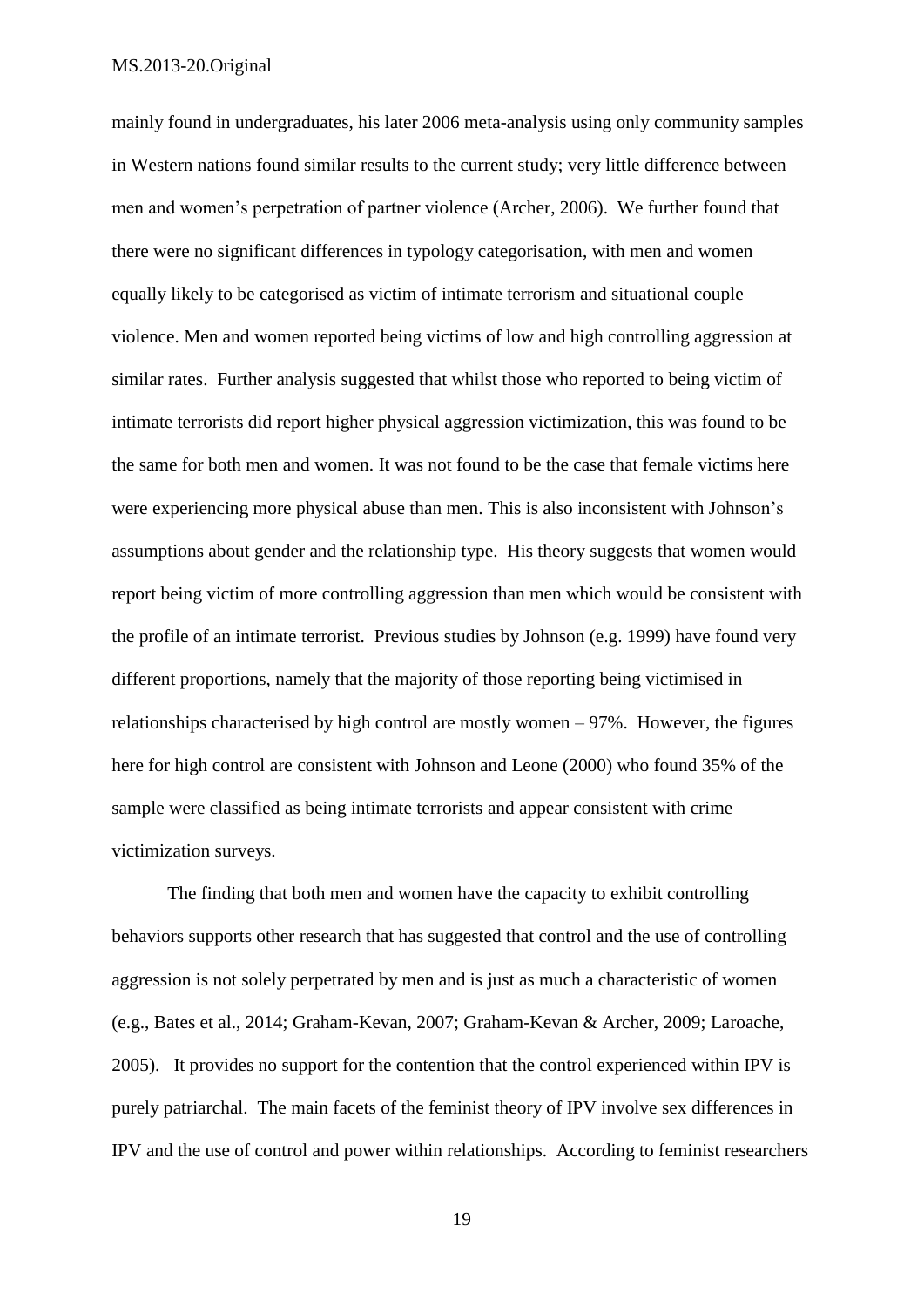(e.g., Dobash & Dobash, 1979; Browne, 1987) IPV is mostly perpetrated by men who (motivated by patriarchy) use their aggression to maintain power and control within the family structure. Patriarchal values may motivate some men's aggression towards their female partner but that is unlikely to be the case for most men or any women who also use control in their relationships - both in the presence or absence of IPV.

As a consequence of beliefs about male IPV and patriarchy, violence in intimate relationships has historically been studied separately to other forms of aggression through the belief that it has a separate etiology (e.g. Dobash & Dobash, 2004; Pence & Paymar, 1993). Felson (e.g. 2002) suggests IPV does not have a different etiology from other forms of aggression (e.g., Felson & Lane, 2010). Rather he argues that contrary to the patriarchal view, the active norm that exists in society, and has done for centuries, is chivalry. This is a norm that protects women not only from other men, but also other women and other forms of threat or danger (see Felson, 2002). Alternative explanations of IPV include evolutionary theory. In species such as humans that have internal fertilisation and also require paternal investment, guarding a mate would infer fitness benefits in terms of paternity certainty for men. This suggests that men have evolved to have a proprietary mindset towards their romantic partners with evidence for it being found in studies of negative forms of mateguarding (Daly & Wilson 1992, 1993, 1996). While its evolutionary logic is sound, it has been used to argue that partner violence is largely an issue of male to female (Dobash, Dobash, Wilson, & Daly, 1992). This however, is not consistent with a large literature that finds that both sexes use IPV (Archer,2000, 2002, 2006; Dutton, 2006; Felson, 2002). Extensions to this theory have integrated these findings in terms of the utility of mateguarding for women in order to maximise her fitness by securing adequate provisions for herself and her offspring (e.g. using negative behaviors such as control and IPV Graham-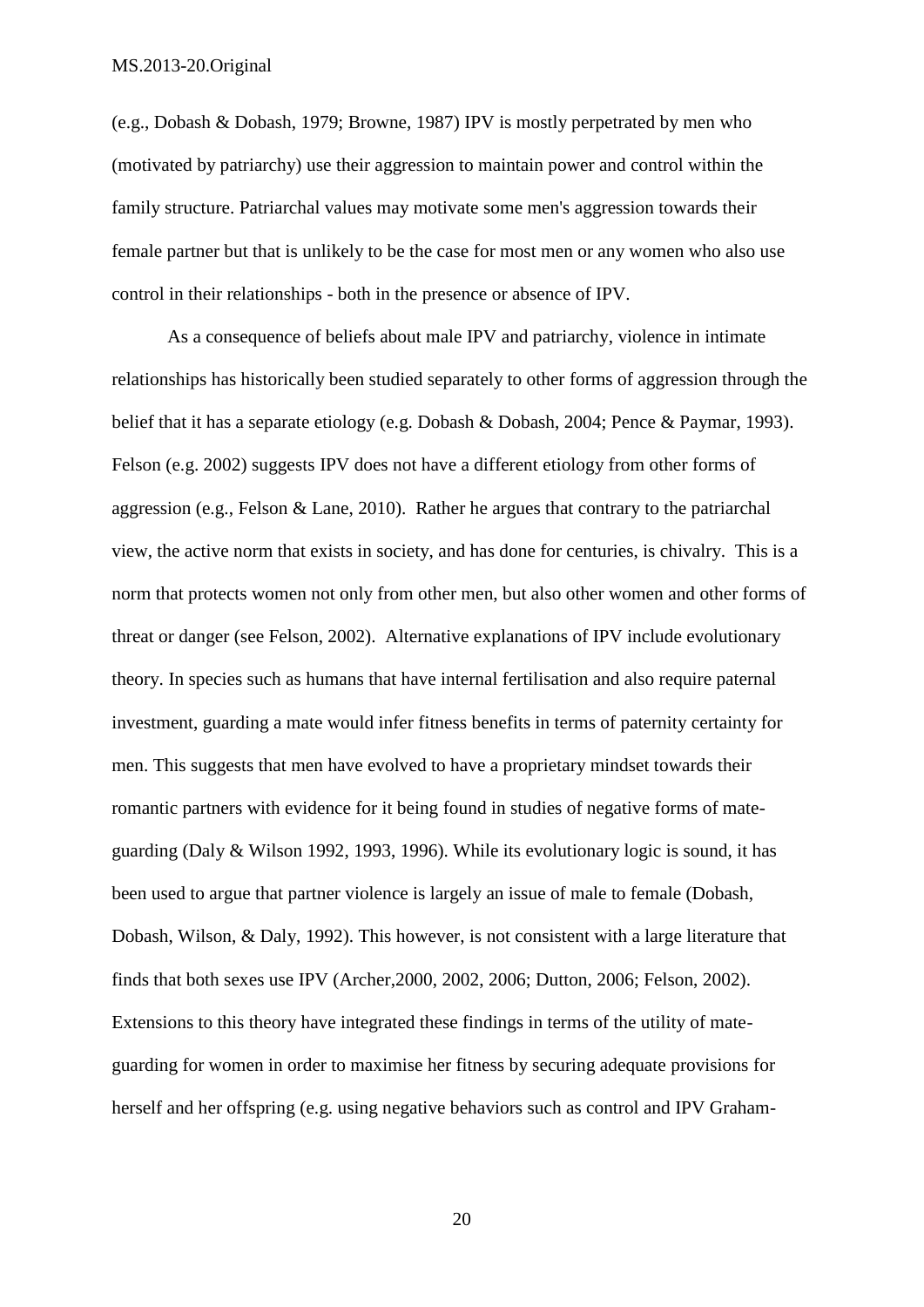Kevan & Archer, 2009a, and using a combination of positive and negative behaviour, Buss, 1988, Buss & Shackelford, 1997).

Bates et al., (2014) examined relationships between control, IPV and aggression to same-sex others in a large student sample; they found controlling behavior was a significant predictor of both types of aggression and was similar for men and women. Bates et al. suggested this overlap that occurs between control and aggression is relevant to typology studies that have suggested IPV can be part of a more generally aggressive interpersonal style (e.g., Holtzworth-Munroe & Stuart, 1994; Langhinrichsen-Rohling, 2010) and is further supported by some of the bullying literature that suggests that bullying and IPV perpetration share similar risk factors (e.g. Corvo & deLara, 2009). Indeed, research has demonstrated the overlap of risk factors and associated variables between men's and women's IPV (e.g. Medeiros & Straus, 2006) as well as between men's and women's IPV and same-sex aggression (Bates, Archer & Graham-Kevan, 2014) and other offending (e.g. Thornton, Graham-Kevan & Archer, 2010). Findings such as these point towards the overlap of IPV and the similarities between men' and women's aggression indicating a more appropriate way to study IPV would be in the context of other forms of aggression.

There were few sex differences found in help seeking behaviors. Women were significantly more likely than men to speak to someone in an official capacity (e.g. doctors/nurses, police, lawyer); this is consistent with official crime statistics which usually show higher rates of IPV with female victims. However, there were no sex differences for contacting someone personal or using services (e.g. shelters). This is largely not in line with predictions derived from Johnson's theory which would suggest IPV (specifically intimate terrorism) has more detrimental effects on women which would push them to seek help more; it is in fact not in line with the literature on help seeking behavior. The lack of a significant sex difference for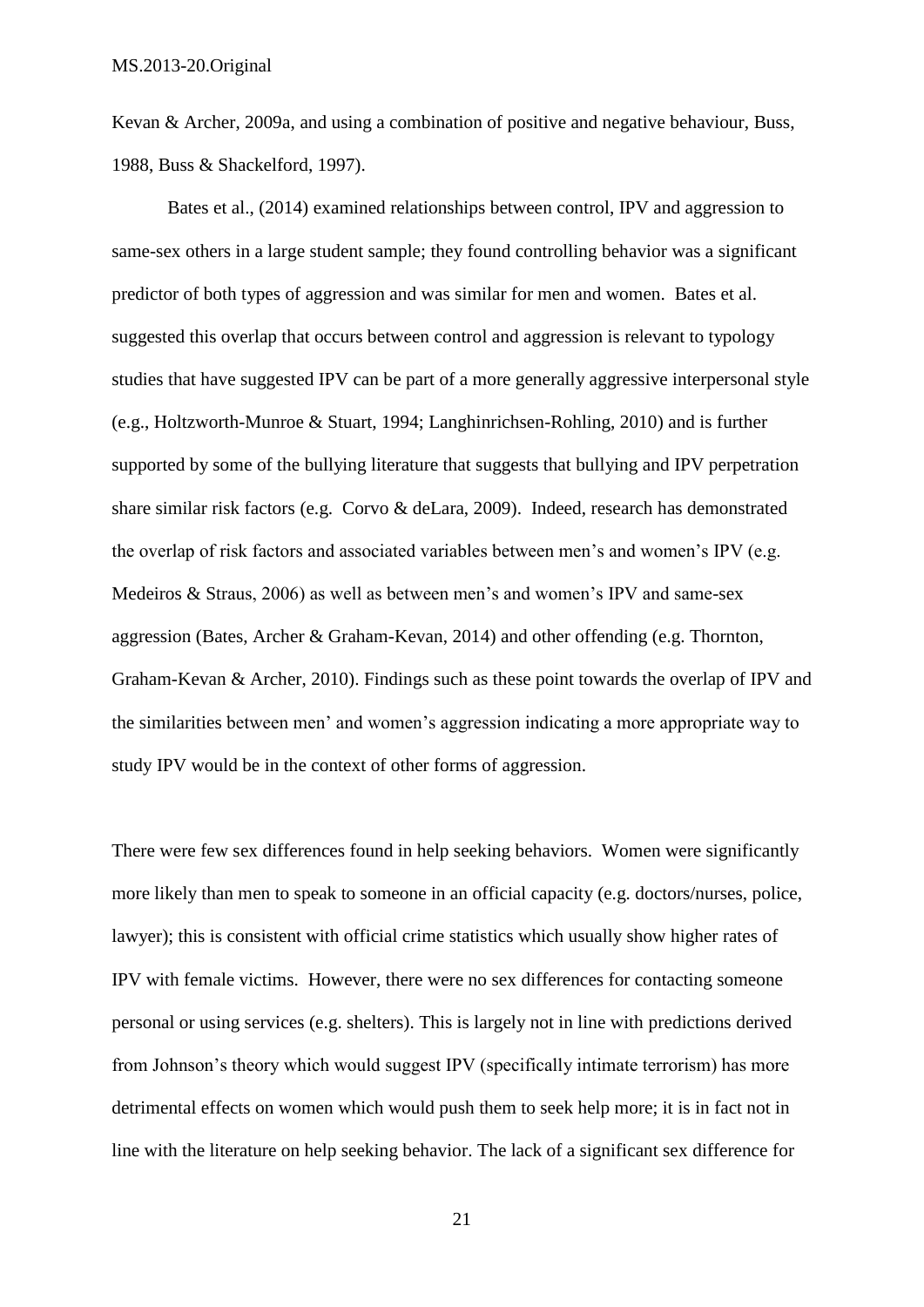two of the sub-scales was surprising but figures for both men and women were low (the mean was higher for women) and the number of men and women in the sample that had sought help was very low (N = 19 for men and 65 for women). As discussed by Hines (e.g. Hines  $\&$ Douglas, 2010) there is a lack of research exploring the effects of abuse on male victims and men may be more likely to externalize their behavior (Hines & Malley-Morrison, 2001) and less likely to seek help/report the aggression.

High and low control victims reported no significant differences in help seeking behavior on any of the three measures. This contradicts Johnson's findings once again as he suggests that controlling aggression had more serious consequences to the victim, and so it would lead people in this situation to seek help more. Far from diminishing the effects of controlling aggression, this finding rather points to the comparison between controlling and non-controlling aggression and both being problematic. This finding was the same for men and women. Johnson has a tendency to trivialise common couple violence because it does not always end in injury as severely as often. This is not to say the psychological effects are not damaging however, men and women alike may be subject to feeling shame and embarrassment surrounding the violence as well as anger and fear associated with it. Furthermore, the final set of analyses found that for men and women neither the level of aggression nor the level of control they experienced predicted their overall help seeking behavior. Overall these results can be seen to provide mixed support for Johnson's assumptions about partner violence and its relationship to gender and controlling behavior.

The theoretical and practical implications of these results mainly concern the interventions and treatment of IPV perpetrators. The current interventions that are employed in the UK, the US and Canada have their roots in the theories derived from feminist research, and are thus not built upon strong empirical and scientific foundations. The Duluth Model (Pence & Paymar, 1993) was designed to protect women from the tyranny of controlling and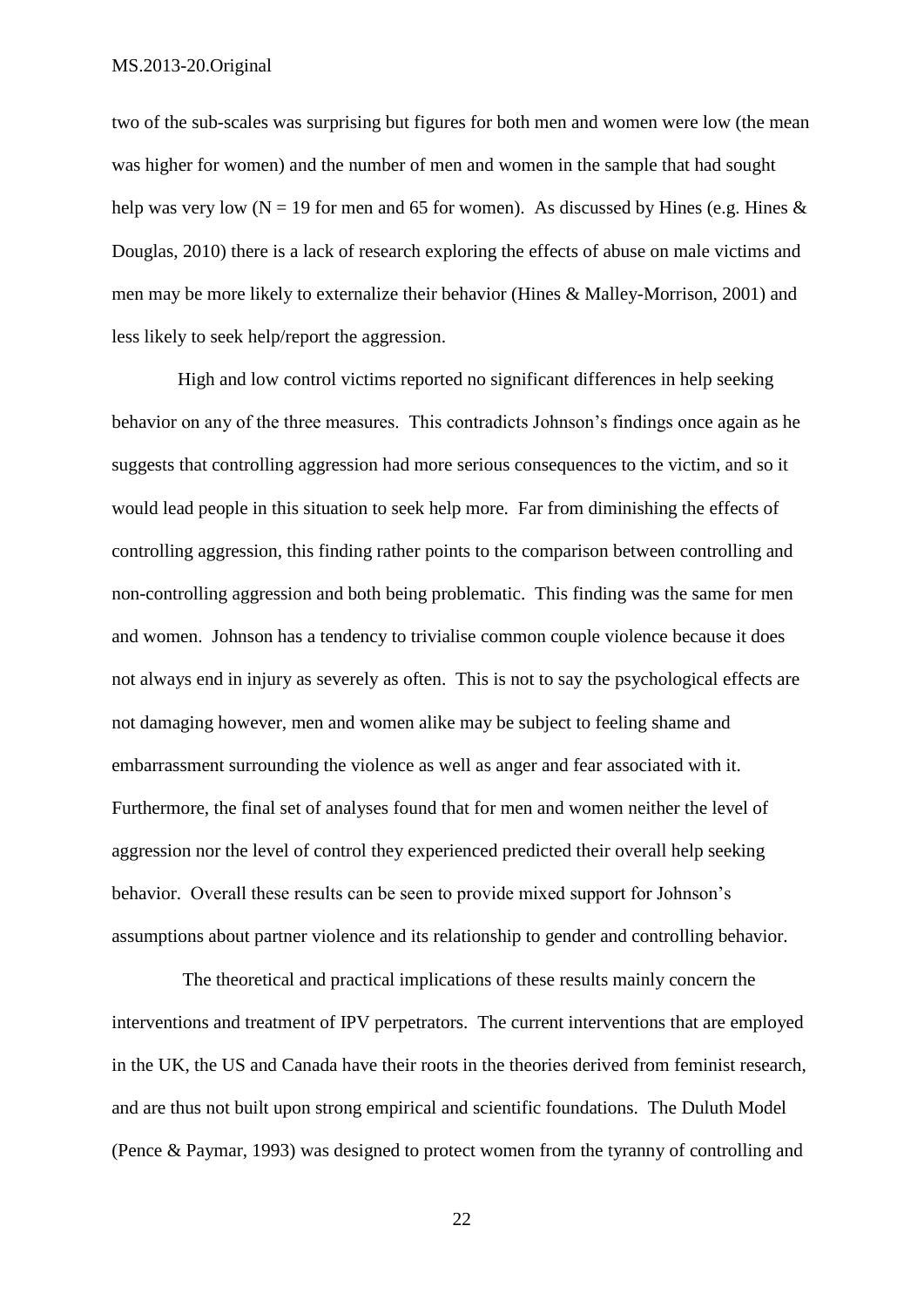abusive men. The curriculum of the model is based on power and control, which is perceived to be an exclusively male problem. This model not only excludes the possibility of female perpetrators, but also many male perpetrators who are not controlling and whose aggression could be attributed to other variables, such as personality disorders or a lack of self-control. This model is still used within the UK and the US. Furthermore, Hamel, Desmarais and Nicholls (2007) explored the perceptions of IPV in a diverse group of professionals (including shelter workers and victim advocates) using a vignette based design with half the sample reading a male to female scenario and the other half reading female to male. Male perpetrated IPV was perceived to be more coercive with specifically female participants rating female perpetrated aggression as less coercive than men's. This suggests that those who are dealing with victims (of both sexes) could be biased towards the feminist paradigm.

These results aside the current study is limited to a certain extent. The data is reliant on self-reports of victimization only and did not ask about the respondents' own violence within the home and therefore it is impossible to assess to what extent the violence was bidirectional. Johnson (2006) expanded on his earlier typology to two new patterns of behavior that encompassed the behavior or both partners: the first, named "violent resistance", represents violence of a non-controlling kind in response to controlling aggression from the partner (including violence in self-defence). The other, labelled "mutual violent control", represents a destructive relationship where both partners use controlling aggression. To distinguish between these types of aggression would obviously mean collecting data about self and partner behavior. Indeed, there were very low rates of IPV being reported here which seems inconsistent with previous research, for example Bates et al. (2014) found 18.4% of their large student sample had perpetrated IPV and 9.2% had perpetrated IPV and same-sex aggression to a non-intimate. In the current study, there were also no partner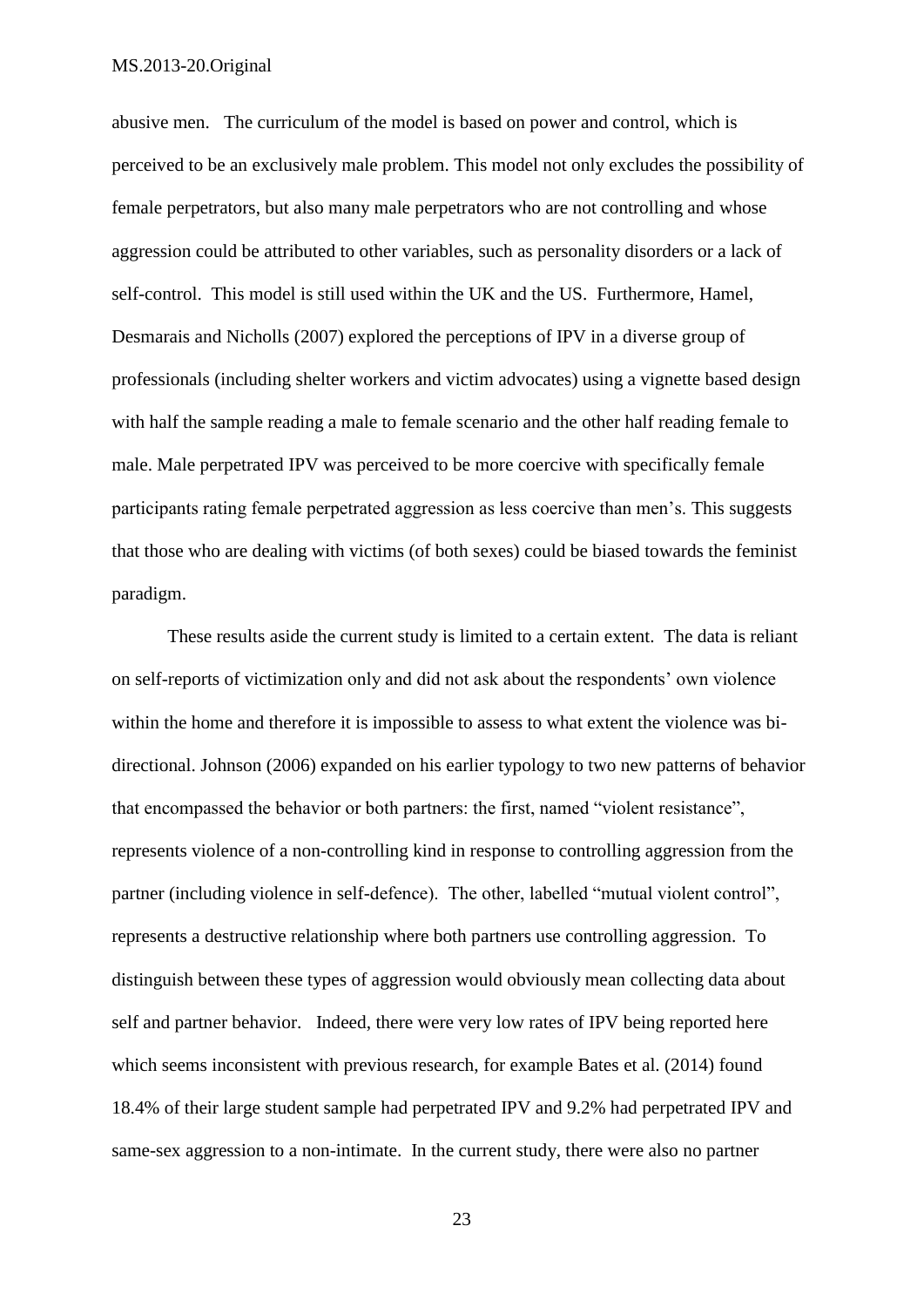reports to verify any information that was investigated. It should also be noted that very few filled in the help seeking behavior so future research would need to try and obtain a sample to gain a better response rate. Future research in this area should involve more studies that gather data from both partners so as to be able to confirm or challenge each other's reports. From this it would open up the ability to learn more about the violent resistance and mutual violent control types that Johnson's described that have only been tested rarely (e.g. Bates et al., 2014). These patterns of relationship aggression could be the key to gaining a fuller understanding of relational aggression. The results of this study have shown that both men and women are equally likely to be categorised as either high or low control so Johnson's patriarchal explanation of intimate terrorism needs to be revised. It should be noted however that whilst there are assumptions made about perpetration based samples yielding different results to victimization based samples this was not supported by Sullivan et al. (2010) who found that when these two groups were compared in a sample of African-American women there were no significant differences for physical aggression, psychological aggression or injury.

In conclusion, the results of the current study tend to question the general utility of Johnson's typology within the IPV literature. It provides disconfirming evidence for some of Johnson's most well known assertions about the use of controlling aggression within intimate relationships by finding little difference between victims in relationship categorised as high or low control when it comes to problem presentation as well as finding no sex difference with regards the high control and low control typology. With respect to IPV the concept of control and controlling behaviors can be useful but much more so when considered outside of Johnson's typology. Control was studied in this context before Johnson devised his theory (e.g. Pence & Paymar, 1993). His typology was considered one of the last stands for the feminist perspective on the perpetration and victimization of IPV and is possibly one of the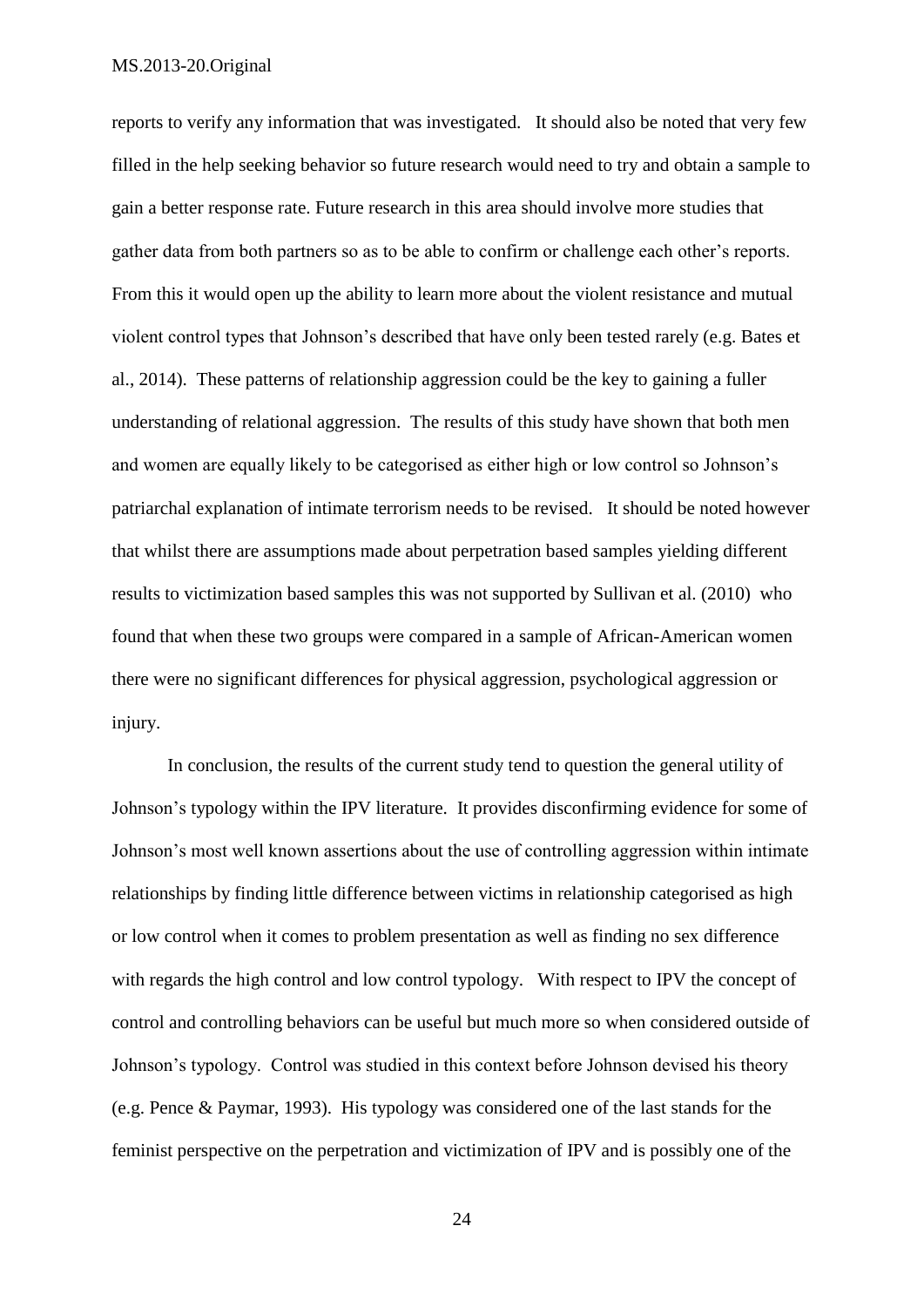reasons it has received so much attention. It is, however, rarely used and supported within scientific literature but instead is often quoted by government type documents as it is very illustrative of some of the ideas that they wish to portray.

## **References**

- Anderson, K. (1997) Gender, status and domestic violence: An integration of Feminist and Family Violence approaches. *Journal of Marriage and the Family. 59*, 655-669. doi:10.2307/353952.
- Anderson, K. L. (2008). Is partner violence worse in the context of control? *Journal of Marriage and Family, 70*, 1157-1168 doi: 10.1111/j.1741-3737.2008.00557.x.
- Anderson, K. L. & Umberson, D. (2001) Gendering violence: Masculinity and power in men's accounts of domestic violence. *Gender and Society*. 15 (3) 358-380 doi:10.2307/353952.
- Archer, J. (1999).Assessment of the reliability of the Conflict Tactics Scales: A meta-analytic review. Journal of Interpersonal Violence, 14, 1263–1289.
- Archer, J. (2000) Sex differences in aggression between heterosexual partners: A metaanalytic review. *Psychological Bulletin*, *126* (5), 651-680 [doi:10.1037/0033-](http://dx.doi.org/10.1037/0033-2909.126.5.651) [2909.126.5.651.](http://dx.doi.org/10.1037/0033-2909.126.5.651)
- Archer, J. (2002). Sex differences in physically aggressive acts between heterosexual partners: A meta-analytic review. Aggression and Violent Behavior, 7, 313–351
- Archer, J. (2006). Cross-cultural differences in physical aggression between partners: A social-role analysis. *Personality and Social Psychology Review, 10*, 133-153. [doi:10.1017/S0140525X09990951.](http://dx.doi.org/10.1017/S0140525X09990951)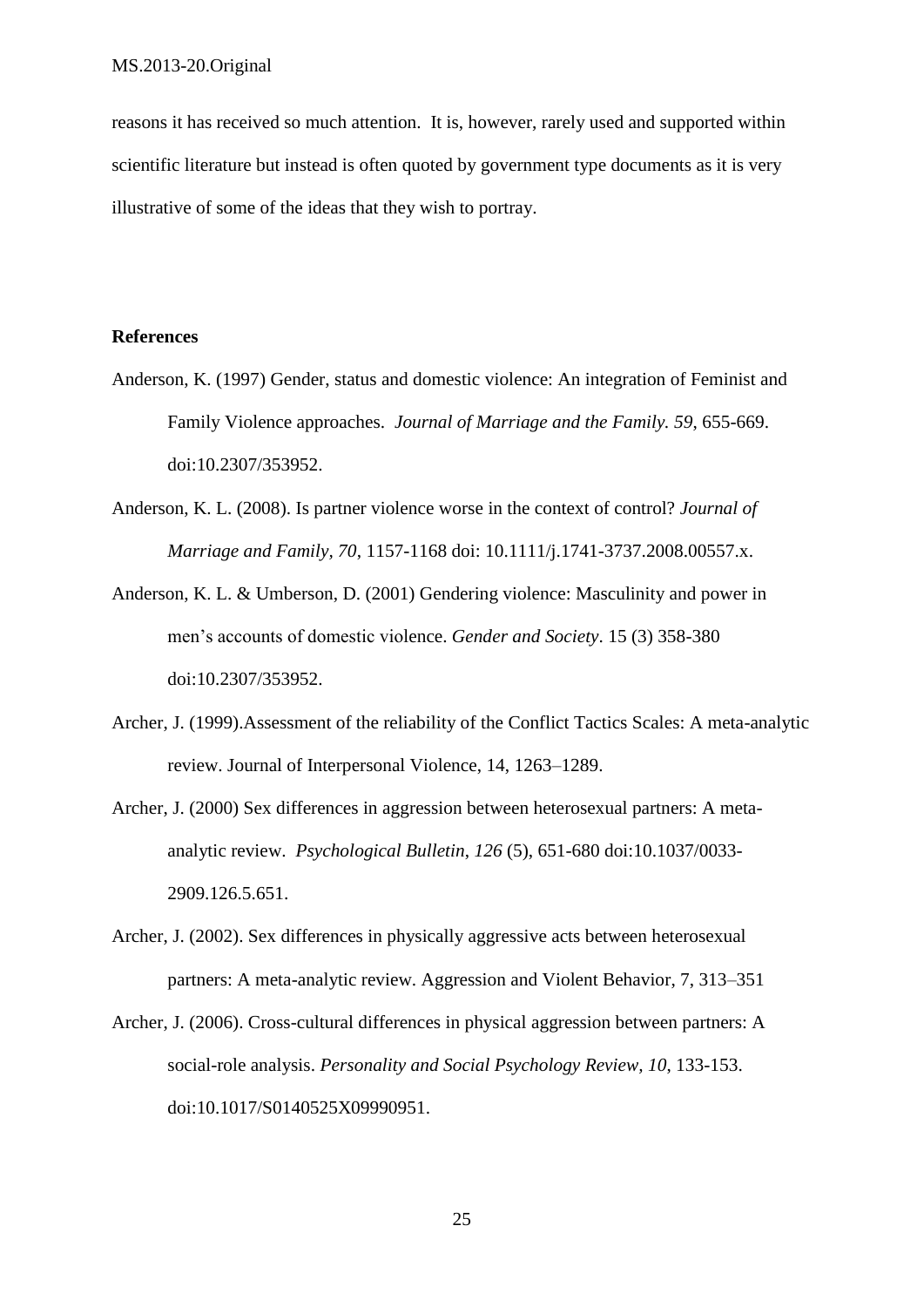- Archer, J. (2009). Does sexual selection explain human sex differences in aggression? Behavioral and Brain Sciences, 32, 249–266.
- Archer, J. (2009b) Author's reponse: Refining the sexual selection explanation within an ethological framework. *Behavioral and Brain Sciences, 32*, 292-311.

Babcock, J. C., Waltz, J., Jacobson, N. S., & Gottman, J. M. (1993). Power and violence: The relation between communication patterns, power discrepancies, and domestic violence. *Journal of Consulting and Clinical Psychology, 61*, 40-50 doi: 10.1037/0022-006X.61.1.40.

- Bair-Merritt, M. H., Shea Crowne, S., Thompson, D. A., Sibinga, E., Trent, M., & Campbell, J. (2010). Why do women use intimate partner violence? A systematic review of women's motivations. *Trauma, Violence, & Abuse, 11*, 178-189. doi: 10.1177/1524838010379003.
- Bates, E. A., Archer, J. & Graham-Kevan, N. (2014) Impelling and Inhibiting influences of Men's and Women's use of Aggression towards Partners and Same-Sex Others. Unpublished Manuscript. University of Cumbria.
- Bates, E. A., Graham-Kevan, N. & Archer, J. (2014). Testing predictions from the male control theory of men's partner violence. *Aggressive Behavior, 40*, 42-55. doi: 10.1002/ab.21499.
- Browne, A. (1987) *When battered women kill*. New York: Macmillan. [doi:10.1177/088610999000500212.](http://dx.doi.org/10.1177%2F088610999000500212)
- Brownridge, D. A. (2010). Does the situational couple violence-intimate terrorism typology explain cohabitors' high risk of intimate partner violence? *Journal of Interpersonal Violence, 25*, 1264-1283, doi: 10.1177/0886260509340544.
- Buss, D. M. (1988). From vigilance to violence: Tactics of mate retention in American ndergraduates. Ethology and Sociobiology, 9, 291–317.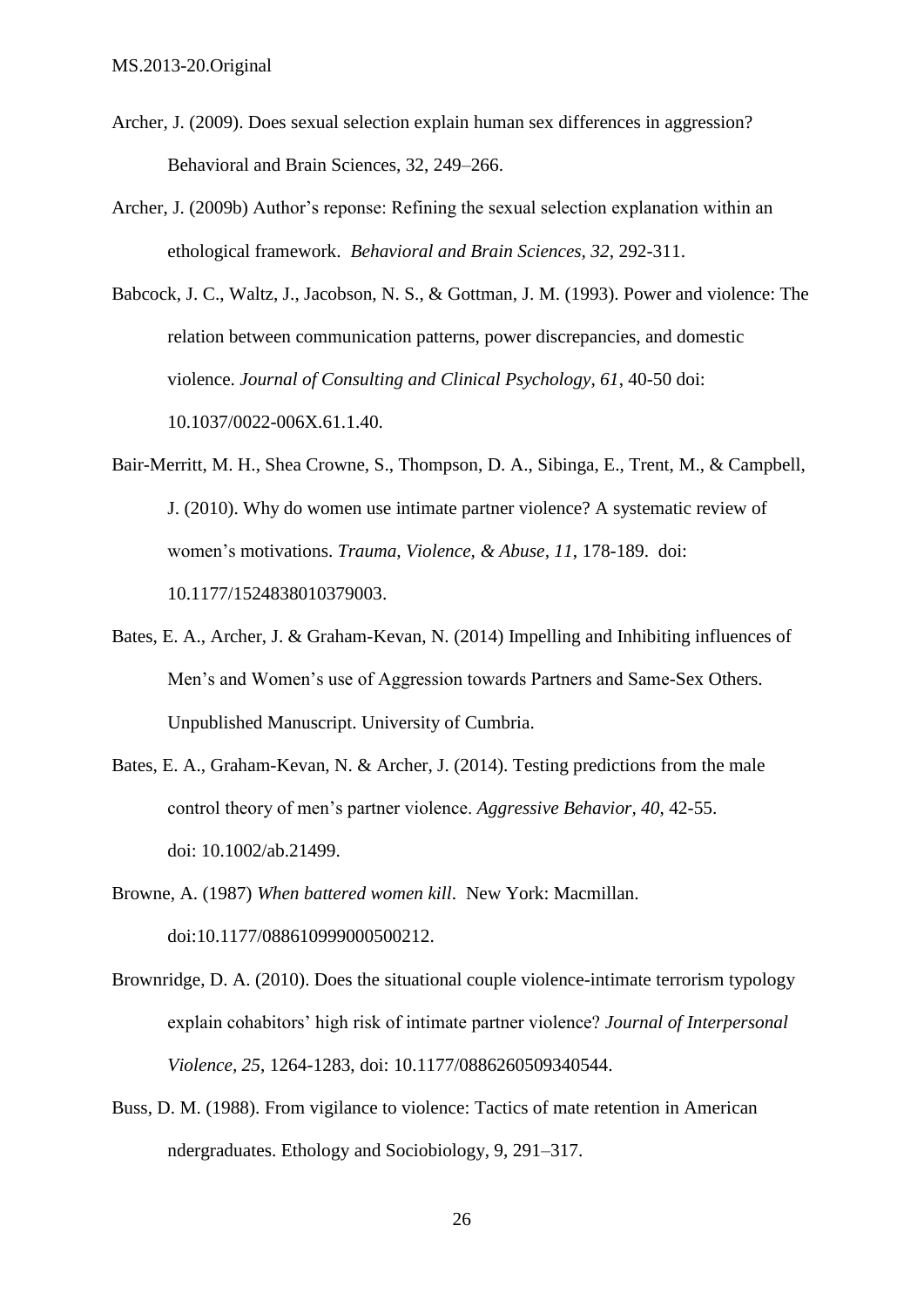- Buss, D. M., & Shackelford, T. K. (1997). From vigilance to violence: Mate retention tactics in married couples. Journal of Personality and Social Psychology, 72, 346–361.
- Caetano, R., Ramisetty-Mikler, S., & Field, C. A. (2005). Unidirectional and bidirectional intimate partner violence among White, Black, and Hispanic couples in the United States. *Violence and Victims, 20*, 393, doi: 10.1891/vivi.2005.20.4.393.
- Coker, A. L., Davis, K. E., Arias, I., Desai, S., Sanderson, M., Brandt, H. M., & Smith, P. H. (2002). Physical and mental health effects of intimate partner violence for men and women. *American Journal of Preventative Medicine*, *23*, 260-268, doi: 10.1016/S0749-3797(02)00514-7.
- Corvo, K. & deLara (2009) Towards an integrated theory of relational violence: Is bullying a risk factor for domestic violence. *Aggression and Violent Behavior, 15*, 181-190 [doi:10.1016/j.avb.2009.12.001.](http://dx.doi.org/10.1016%2Fj.avb.2009.12.001)
- Debbonaire, T. & Todd, J. (2012). Respect response to Dixon *et al*. (2012) 'Perpetrator programmes for partner violence: Are they based on ideology or evidence?' *Criminological and Legal Psychology.* [doi:10.1111/j.2044-8333.2012.02051.x.](http://dx.doi.org/10.1111%2Fj.2044-8333.2012.02051.x)
- DeKeseredy, W.S. (1988). *Woman abuse in dating relationships*. Toronto: Canadian Scholars' Press.
- DeKeseredy, W.S. (2011). Feminist contributions to understanding woman abuse: Myths, controversies and realities. *Aggression and Violent Behavior, 16*, 297-302. [doi:10.1016/j.avb.2011.04.002.](http://dx.doi.org/10.1016%2Fj.avb.2011.04.002)
- Dobash, R. E., & Dobash, R. P. (1977–78).Wives: The 'appropriate' victims of marital violence. Victimology: An International Journal, 2, 426–442.
- Dobash, R. E. & Dobash, R. (1979) *Violence Against Wives*. Open Books; London
- Dobash, R. E., & Dobash, R. P. (1980). Violence against wives: A case against the patriarchy. London: Open Books.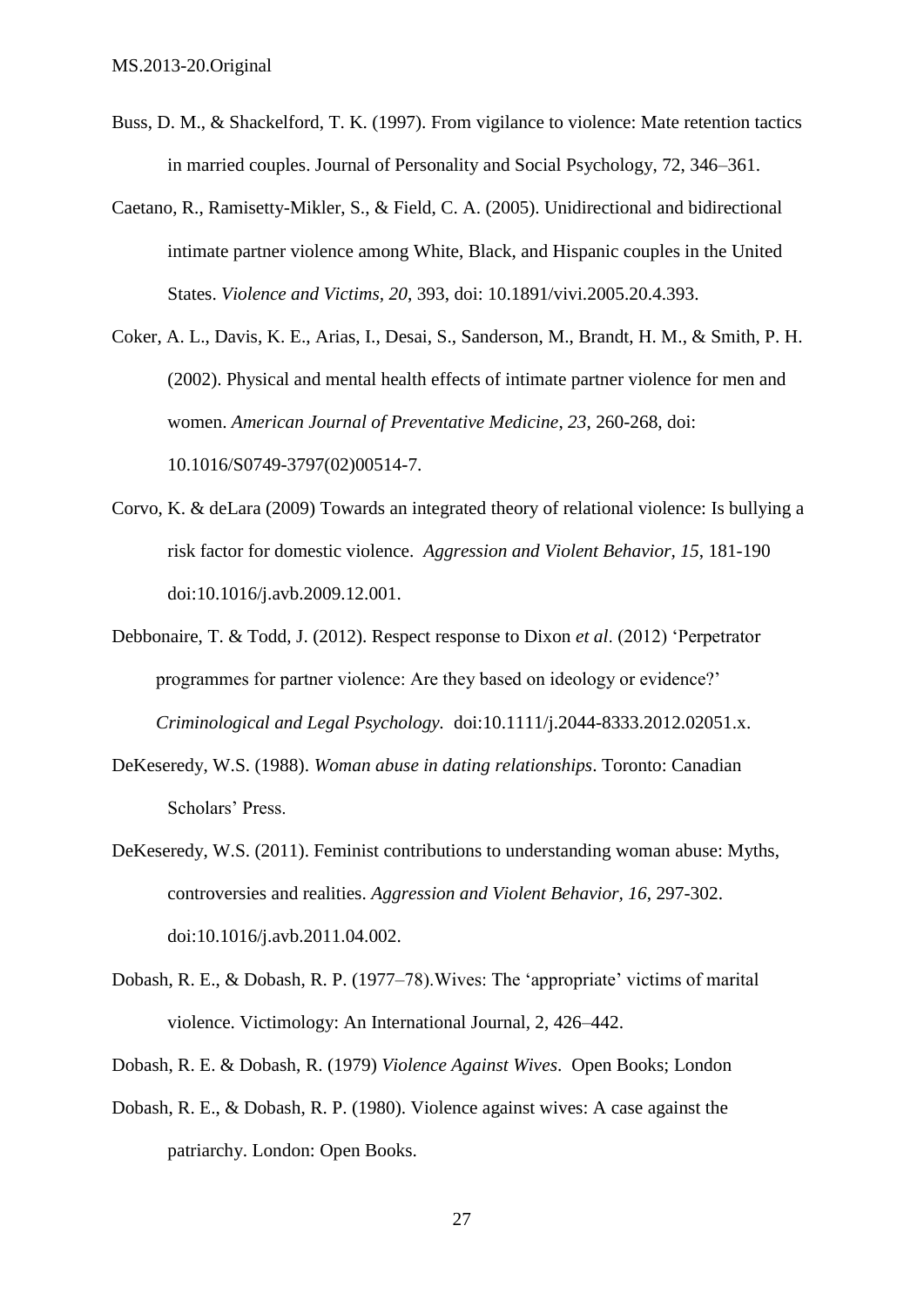- Dobash, R. E., & Dobash, R. P. (1998). Rethinking violence against women. Thousand Oaks, CA: Sage.
- Dobash, R. P. & Dobash, R. E. (2004) Women's violence to men in intimate relationships: Working on a Puzzle. *British Journal of Criminology, 44*, 324-349, [doi:10.1093/bjc/azh026.](http://dx.doi.org/10.1093%2Fbjc%2Fazh026)
- Dobash, R. P., Dobash, R. E., Wilson, M. & Daly, M. (1992) The myth of sexual symmetry in marital violence. *Social Problems, 39*, 71-91 doi:10.2307/3096914
- Dutton, D. G. (2006). Rethinking domestic violence. Vancouver: UBC Press.
- Dutton, D. G., & Nicholls, T. L. (2005). The gender paradigm in domestic violence research and theory: Part 1—The conflict of theory and data. *Aggression and Violent Behavior, 10*, 680-714, doi: 10.1016/j.avb.2005.02.001.
- Eagly, A. & Crowley, M. (1986) Gender and helping behavior: A meta-analytic review of the social psychological literature. *Psychological Bulletin, 100,* 283-308, [doi:10.1037//0033-2909.100.3.283.](http://dx.doi.org/10.1037%2F%2F0033-2909.100.3.283)
- Fagan, J. & Browne, A. (1994) Violence between spouses and intimates: Physical aggression between women and men in intimate relationships. In A. J. Reiss Jr. & J. A. Roth (Eds.) *Understanding and preventing violence*. Vol 3, pp. 115-292.
- Feldman, C. M., & Ridley, C. A. (2000). The role of conflict-based communication responses and outcomes in male domestic violence toward female partners. *Journal of Social and Personal Relationships, 17*, 552-573, doi: 10.1177/0265407500174005.
- Felson, R. B (2002) *Violence & Gender Re-examined*. American Psychological Association, Washington D. C
- Felson, R. B. & Feld, S. L. (2009) When a man hits a woman: Moral evaluations and reporting of violence to the police. *Aggressive Behavior, 35*, 477-488, [doi:10.1002/ab.20323.](http://dx.doi.org/10.1002%2Fab.20323)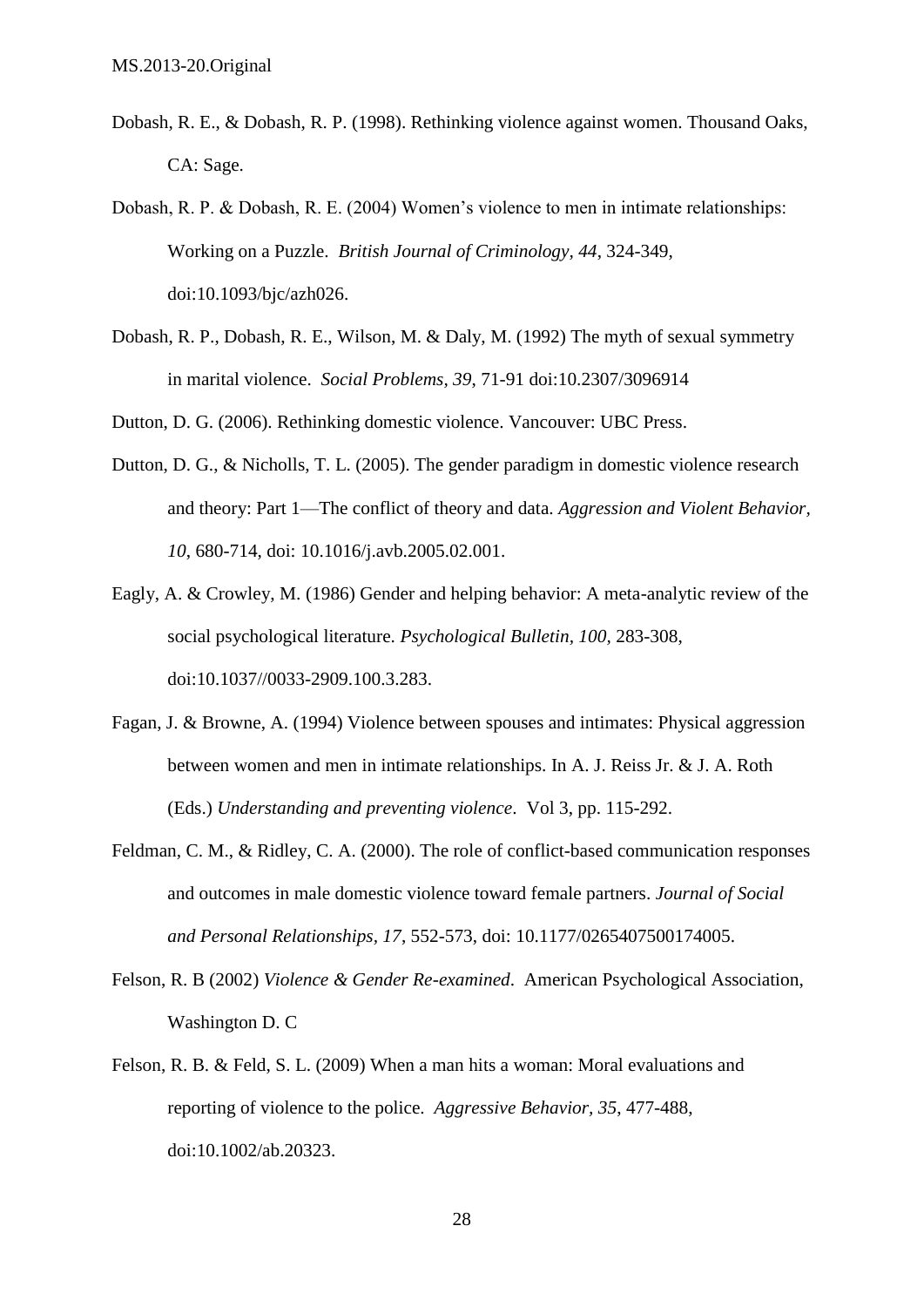- Felson, R. B. & Lane, K. J. (2010) Does violence involving women and intimate partners have a special etiology? *Criminology, 48*, 201-218, [doi:10.1111/j.1745-](http://dx.doi.org/10.1111%2Fj.1745-9125.2010.00186.x) [9125.2010.00186.x.](http://dx.doi.org/10.1111%2Fj.1745-9125.2010.00186.x)
- Felson, R. B. & Paré, P. (2005) The reporting of domestic violence and sexual assault by nonstrangers to the Police. *Journal of Marriage and the Family*, *67*, 597-610 doi10.1111/j.1741-3737.2005.00156.x.
- Fergusson, D. M., Horwood, L. J. & Ridder, E. M. (2005) Partner violence and mental health outcomes in a New Zealand birth cohort. *Journal of Marriage and the Family, 67*, 1103 – 1119 doi:10.1111/j.1741-3737.2005.00202.x.
- Ferraro, K. J. (2013) Gender matters in intimate partner violence. In B. Russell (Ed.) *Perceptions of female offenders* (pp.133-150) New York: Springer
- Fiebert, M. S. (2012) References examining assaults by women on their spouses or male partners: an annotated bibliography. Retrieved from:

<http://www.csulb.edu/~mfiebert/assault.htm> (Accessed, 19th September, 2014)

- Flynn, A., & Graham, K. (2010). "Why did it happen?" A review and conceptual framework for research on perpetrators' and victims' explanations for intimate partner violence. *Aggression and Violent Behavior, 15*, 239-251, doi: 10.1016/j.avb.2010.01.002.
- Follingstad, D. R., & Edmundson, M. (2010). Is psychological abuse reciprocal in intimate relationships? Data from a national sample of amercian adults. *Journal of Family Violence, 25,* 495-508, doi: 10.1007/s10896-010-9311-y.

Gelles, R. J. (1997) *Intimate Violence in Families* (3rd Ed). Sage Publications.

Glick, P. & Fiske, S. T. (1996) The ambivalent sexism inventory: Differentiating hostile and benevolent sexism. *Journal of Personality and Social Psychology, 70,* 491-512. [doi:10.1037//0022-3514.70.3.491.](http://dx.doi.org/10.1037%2F%2F0022-3514.70.3.491)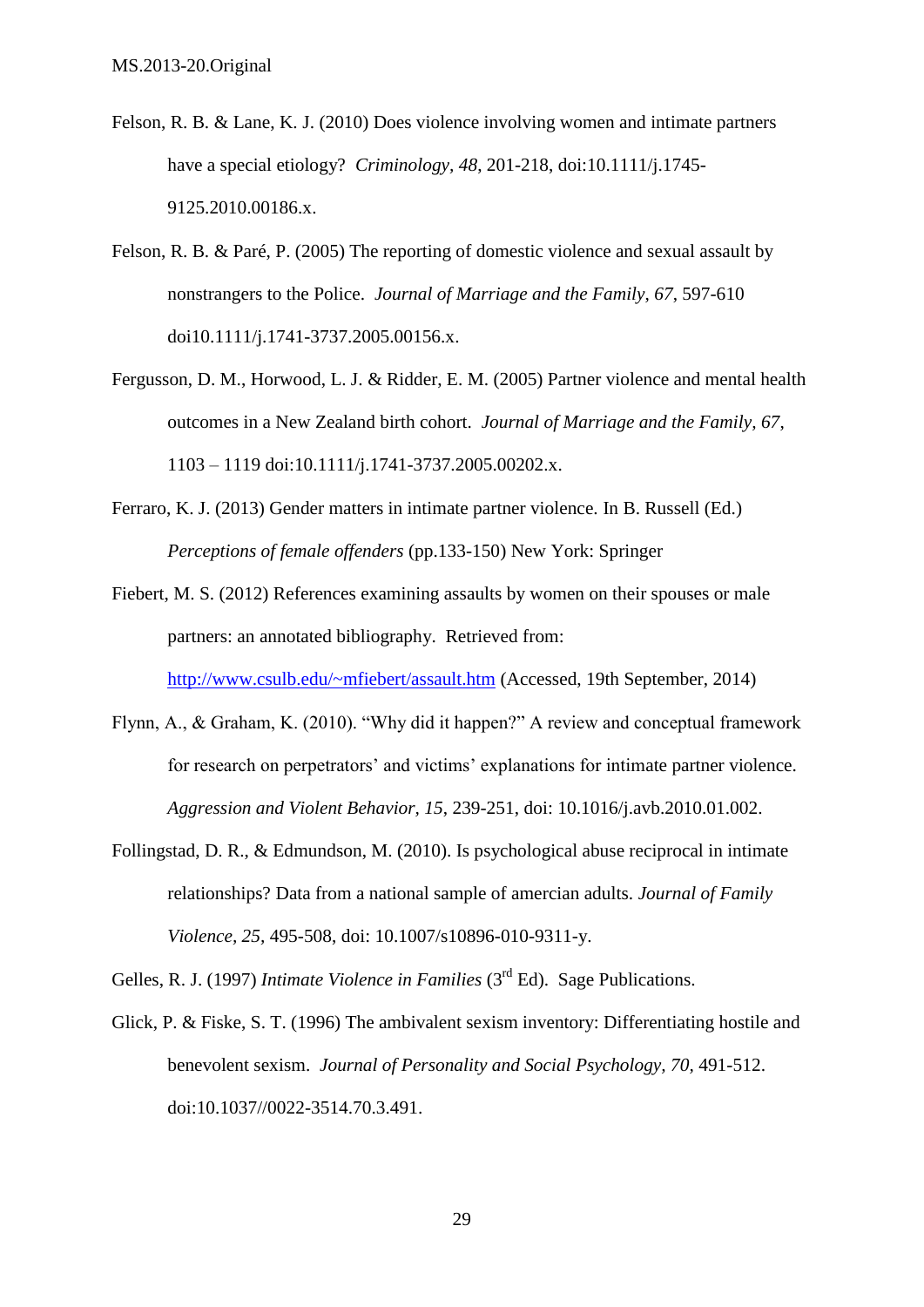- Graham-Kevan, N. (2007) Domestic Violence: Research and Implications for Batterer Programmes in Europe. Unpublished Manuscript, The University of Central Lancashire
- Graham-Kevan, N. & Archer, J. (2003a) Physical aggression and control in heterosexual relationships: The effect of sampling. *Violence and Victims*, *18*, 181-198, doi: 10.1891/vivi.2003.18.2.181.
- Graham-Kevan, N. & Archer, J. (2003b) Intimate terrorism and common couple violence: A test of Johnson's predications in four British samples. *Journal of Interpersonal Violence*, *18*, 1247-1270, doi:10.1177/0886260503256656.
- Graham-Kevan, N. & Archer, J. (2005) Using Johnson's domestic violence typology to classify men and women in a non-selected sample. Unpublished Manuscript, The University of Central Lancashire.
- Graham-Kevan, N., & Archer, J. (2008). Does controlling behavior predict physical aggression and violence to partners? *Journal of Family Violence, 23*, 539-548, doi: 10.1007/s10896-008-9162-y.
- Graham-Kevan, N. & Archer, J. (2009) Control tactics and partner violence in heterosexual relationships. *Evolution and Human Behavior*, 30, 445-452. [doi:10.1016/j.evolhumbehav.2009.06.007.](http://dx.doi.org/10.1016%2Fj.evolhumbehav.2009.06.007)
- Grann, M. & Wedin, I. (2002) Risk factors for recidivism among spousal assault and spousal homicide offenders. *Psychology, Crime & Law, 8*, 5-23, doi: 10.1080/10683160208401806.
- Gray, H. M. & Foshee, V. (1997) Adolescent dating violence: Differences between one-sided and mutually violent profiles. *Journal of Interpersonal Violence*, *12* (1), 126-141 doi:10.1177/088626097012001008.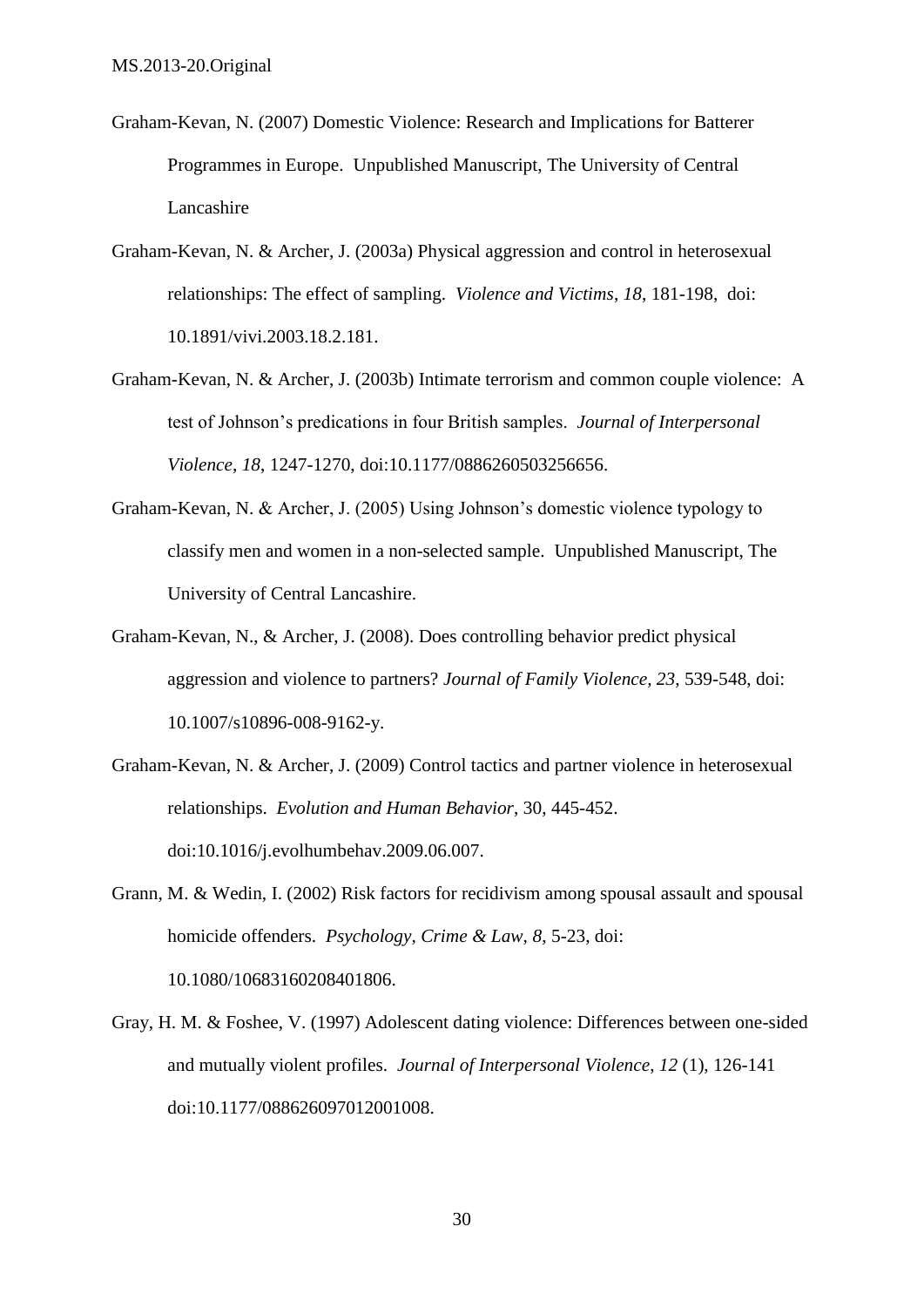- Hamel, J. & Russell, B. (2013) The Partner Abuse State of Knowledge Project: Implications for law enforcement to domestic violence. In B. Russell (Ed.) *Perceptions of female offenders* (pp. 151-180) New York: Springer
- Hamel, J., Desmarais, S. L., & Nicholls, T. L. (2007). Perceptions of motives in intimate partner violence: Expressive versus coercive violence. *Violence and Victims*, 22, 563- 576, doi: 10.1891/088667007782312113.
- Harris, R. J. & Cook, C. A. (1994) Attributions about spouse abuse: It matters who the batterers and victims are. *Sex Roles, 30*, 553-565, [doi:10.1007/BF01420802.](http://dx.doi.org/10.1007%2FBF01420802)
- Herrera, V. M., Wiersma, J. D., & Cleveland, H. H. (2008). The influence of individual and partner characteristics on the perpetration of intimate partner violence in young adult relationships. *Journal of Youth and Adolescence, 37*, 284-296, doi: 10.1007/s10964- 007-9249-4.
- Hilton, N. Z., Harris, G. T. & Rice, M. E. (2000) The function of aggression by male teenagers. *Journal of Personality and Social Psychology, 79*, 988-994, doi: 10.1037/0022-3514.79.6.988.
- Hines, D. A. & Douglas, E. M. (2009) Women's use of intimate partner violence against men: Prevalence, implications and consequences. *Journal of Aggression, Maltreatment and Trauma, 18*, 572-586, doi:10.1080/10926770903103099.
- Hines, D. A. & Douglas, E. M. (2010) Intimate terrorism by women towards men: does it exist? *Journal of Aggression, Conflict and Peace Research, 2* (3) 36-56, [doi:10.5042/jacpr.2010.0335.](http://dx.doi.org/10.5042%2Fjacpr.2010.0335)
- Hines, D. A. & Douglas, E. M. (2011) Symptoms of posttraumatic stress disorder in men who sustain intimate partner violence: A study of help-seeking and community samples. *Psychology of Men and Masculinity, 12*, 112-127, doi:10.1037/a0022983.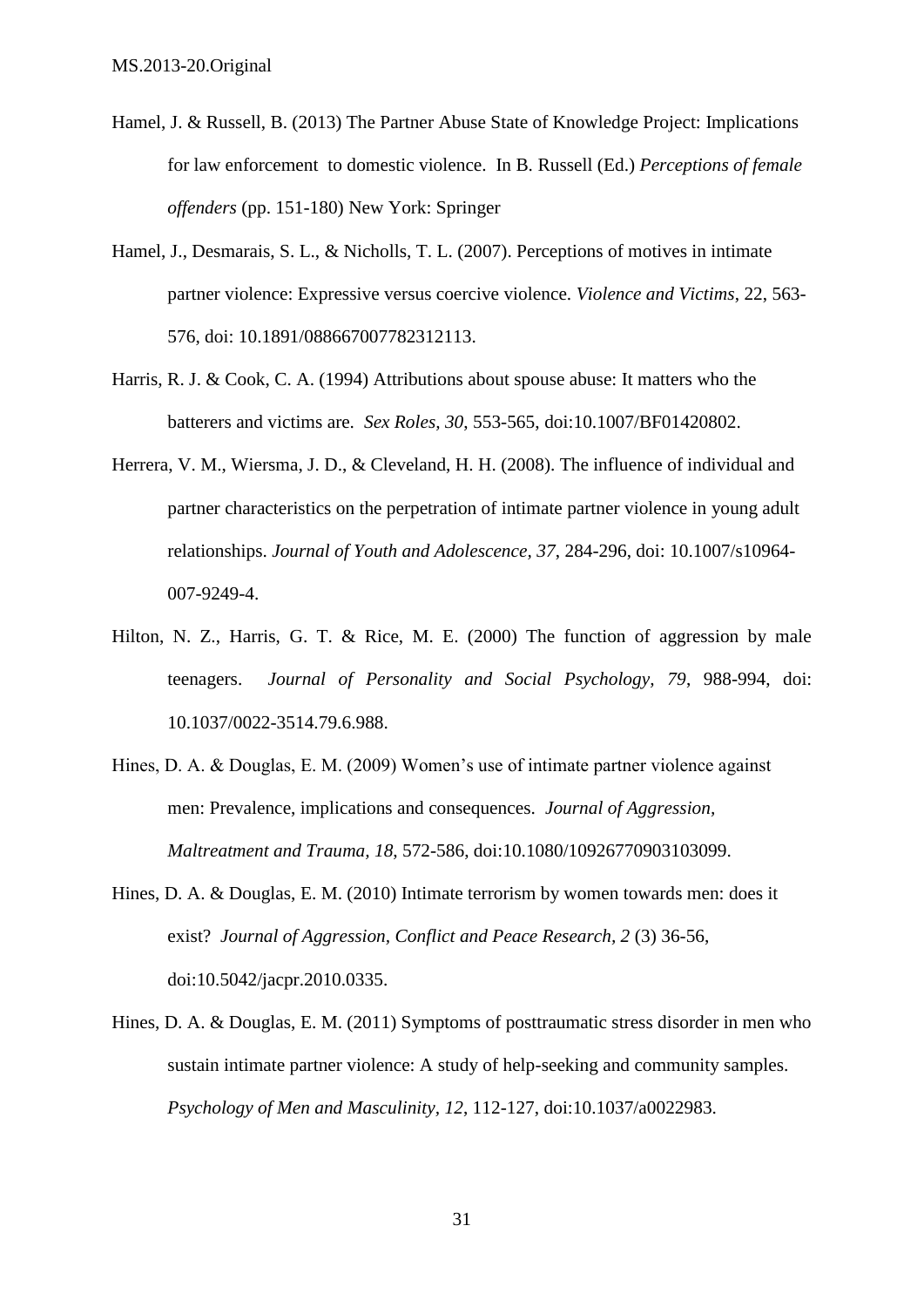- Hines, D. A. & Malley-Morrison, K. (2001) Psychological effects of partner abuse against men: A neglected research area. *Psychology of Men and Masculinity, 2*, 75-85 doi:10.1037//1524-9220.2.2.75.
- Hines, D. A. & Saudino, K. J. (2003) Gender differences in psychological, physical and sexual aggression amongst college students using the reused Conflict Tactics Scale. *Violence and Victims, 18*, 197-217, doi:10.1891/vivi.2003.18.2.197.
- Hines, D.A. & Saudino, K.J. (2008). Personality and intimate partner aggression in dating relationships: The role of the "Big Five". *Aggressive Behavior*, *34(6),* 593-604, doi:10.1002/ab.20277.
- Hines, D. A. & Straus, M. A. (2007) Binge drinking and violence against dating partners: The mediating effect of antisocial traits and behaviors in a multinational perspective. *Aggressive Behavior, 33*, 441-457, doi:10.1002/ab.20196.
- Hines, D. A., Brown, J. & Dunning, E. (2007) Characteristics of callers to the domestic abuse helpline for men. *Journal of Family Violence, 22*, 63-72, [doi:10.1007/s10896-006-](http://dx.doi.org/10.1007%2Fs10896-006-9052-0) [9052-0.](http://dx.doi.org/10.1007%2Fs10896-006-9052-0)
- Holtzworth-Munroe, A. and Stuart, G. L. (1994) Typologies of male batterers: three subtypes and the differences among them. *Psychological Bulletin*, 116 (3), 476-497. doi:10.4135/9781452204659.n3
- Humphreys, C. (2006) Domestic violence and child protection: exploring the role of perpetrator risk assessment. *Child and Family Social Work, 12*, 360-369, doi:10.1111/j.1365-2206.2006.00464.x.
- Johnson, M. (1995) Intimate terrorism and common couple violence: Two forms of violence against women. *Journal of Marriage and the Family*, *57*, 283-294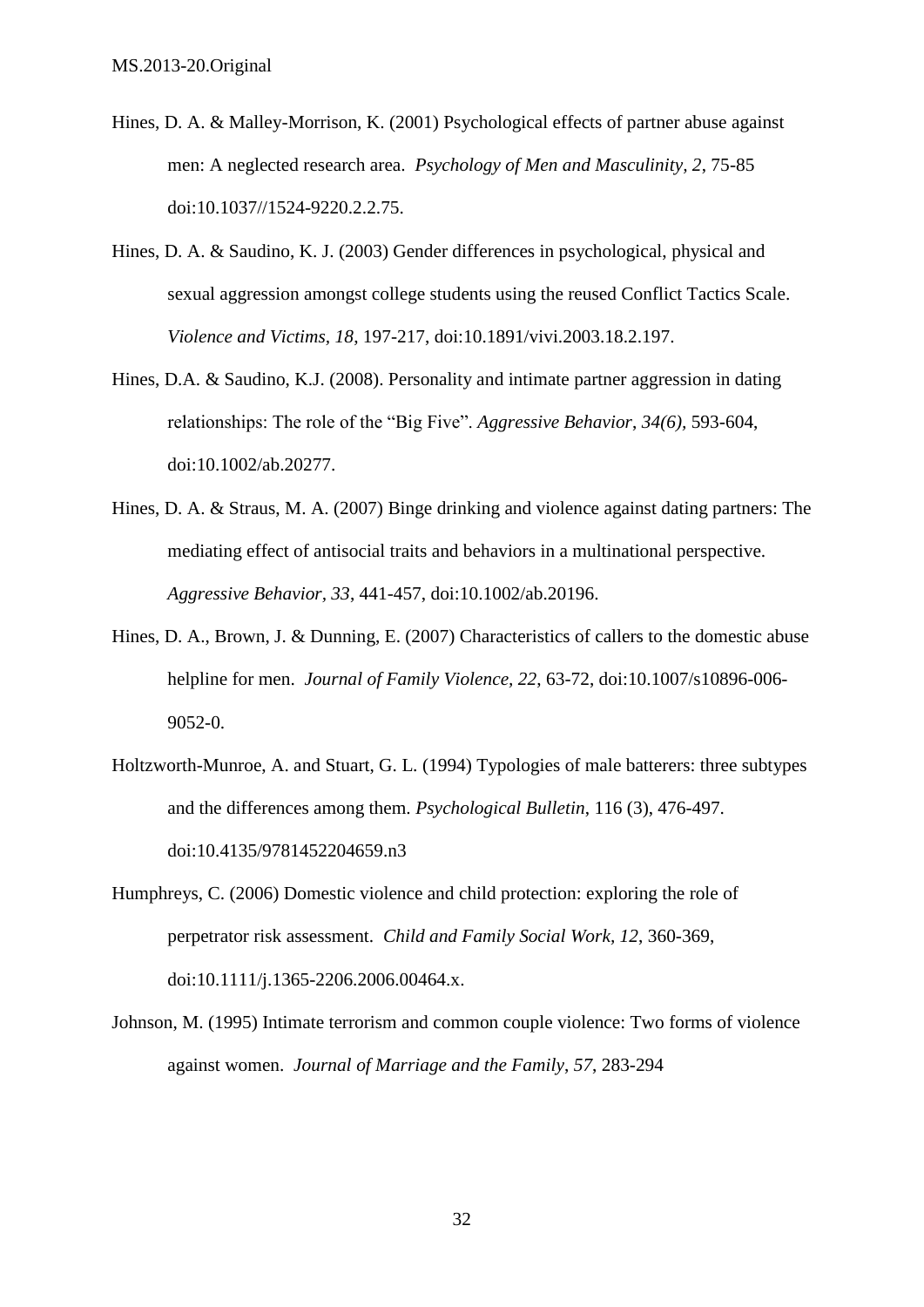- Johnson, M. P. (2006) Conflict and control: Gender symmetry and asymmetry in domestic violence. *Violence Against Women*, *12* (11), 1003-1018 doi:10.1177/1077801206293328.
- Johnson, M. P., & Leone, J. M. (2005). The differential effects of intimate terrorism and situational couple violence: Findings from the National Violence Against Women Survey. *Journal of Family Issues, 26*, 322-349, doi:10.1177/0192513X04270345.
- Johnson, R., Gilchrist, E., Beech, A. R., Weston, S., Takriti, R., & Freeman, R. (2006). A psychometric typology of U.K. domestic violence offenders. *Journal of Interpersonal Violence, 21*, 1270-1285, doi: 10.1177/0886260506291655.
- Kaukinen, C. (2002) The help-seeking decisions of violent crime victims: An examination of the direct and conditional effects of gender and victim-offender relationship. *Journal of Interpersonal Violence*, *17* (4), 432-456, doi:10.1177/0886260502017004006.
- Langhinrichsen-Rohling, J. (2010) Controversies involving gender and intimate partner violence in the United States. *Sex Roles, 62*, 179-193, doi:10.1007/s11199-009- 96282.
- Laroche, D. (2005). *Context and consequences of domestic violence against men and women in Canada in 2004*. Québec, Canada: Institut de la statistique du Québec.
- Leone, J. M. (2004) Help seeking among women in violent relationships: Testing a control based typology of partner violence. *Dissertation Abstracts International Section A: Humanities and Social Sciences*, *64* (9-A), 3497.
- Leone, J. M., Johnson, M. P., Cohan, C. L. & Lloyd, S. E. (2004) Consequences of male partner violence for low income minority women. *Journal of Marriage and Family, 66*, 472-490, doi:10.1111/j.0022-2455.2004.00014.x.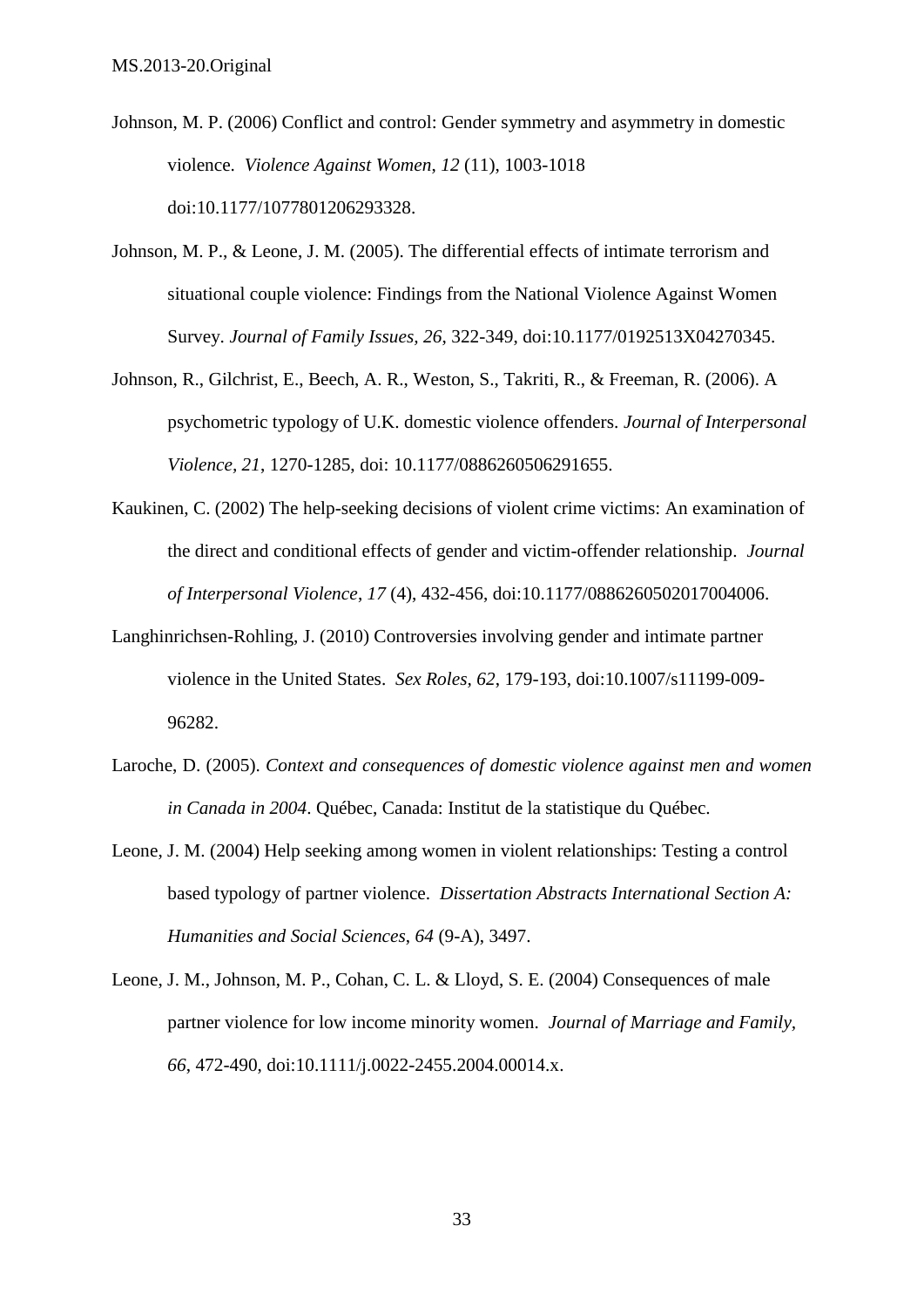- Leone, J. M., Johnson, M. P., & Cohan, C. L. (2007). Victim help seeking: Differences between intimate terrorism and situational couple violence. *Family Relations, 56*, 427-439, doi: 10.1111/j.1741-3729.2007.00471.x.
- McHugh, M. C., Livingston, N. A. & Ford, A. (2005) A postmodern approach to women's use of violence: Developing multiple and complex conceptualizations. *Psychology of Women Quarterly, 29*, 323-336, [doi:10.1111/j.1471-6402.2005.00226.x.](http://dx.doi.org/10.1111%2Fj.1471-6402.2005.00226.x)
- Medeiros, R. A., & Straus, M. A. (2006). Risk factors for physical violence between dating partners: Implications for gender-inclusive prevention and treatment of family violence. In J. Hamel, & T. Nicholls (Eds.), Family approaches in domestic violence: A practitioner's guide to gender-inclusive research and treatment (pp. 59-85). New York: Springer.
- Melton, H. C. & Belknap, J. (2003) He hits, she hits: Assessing gender differences and similarities in officially reported intimate partner violence. *Criminal Justice and Behavior, 30,* 328-348, doi:10.1177/0093854803030003004.
- Mitchell, R. E. & Hodson, C. A. (1983) Coping with domestic violence: Social support and psychological health among battered women. *American Journal of Community Psychology, 11* (6) 629-654, doi:10.1007/BF00896600.
- Moffitt, T. E., Caspi, A., Rutter, M. & Silva, P. A. (2001) *Sex Differences in Anti-Social Behavior*. Cambridge University Press

O'Leary, K. D.,Barling, J., Arias, I., Rosenbaum, A., Malone, J & Tyree, A. (1989) Prevalence and stability of physical aggression between spouses: A longitudinal analysis. *Journal of Consulting and Clinical Psychology*, *57* (2), 263-268, doi:10.1007/BF00896600.

Pagelow, M. D. (1984) *Family Violence*. New York: Praegar.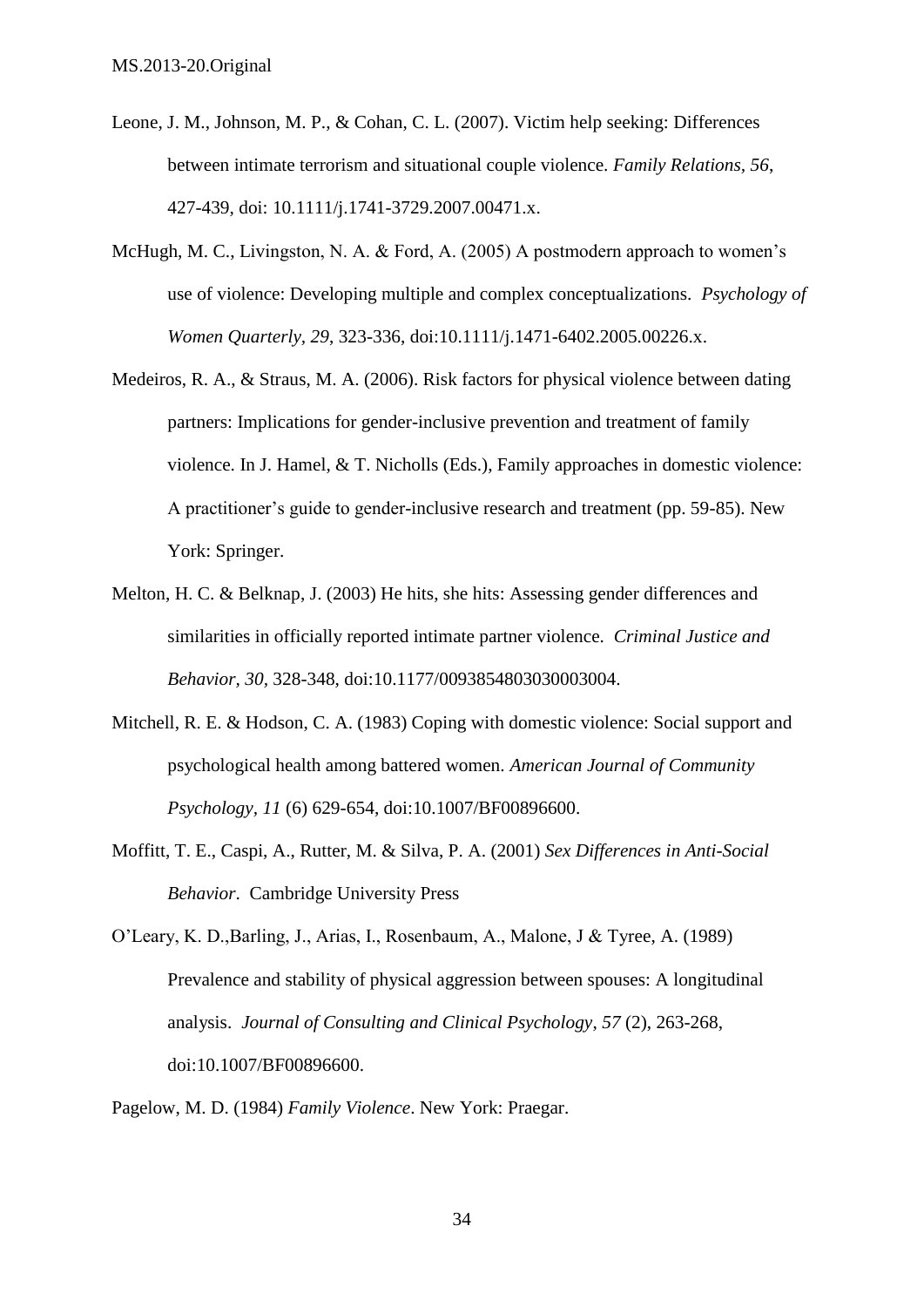- Pandey, G. K., Dutt, D. & Banerjee, B. (2009) Partner and relationship factors in domestic violence: Perspective of women from slum in Calcutta, India. *Journal of Interpersonal Violence, 24 (*7) 1175-1191, doi:10.1177/0886260508322186.
- Pence, E. & Paymar, M. (1993) *Education groups for men who batter: The Duluth Model.*  New York, US: Springer Publishing
- Próspero, M. & Kim, M. (2009) Mutual partner violence: Mental health symptoms among female and male victims in four racial/ethnic groups. *Journal of Interpersonal Violence, 24* (12) 2039-2056, doi:10.1177/0886260508327705.
- Rosen, K. H., Stith, S. M., Few, A. L., Daly, K. L. & Tritt, D. R. (2005) A qualitative investigation of Johnson's typology. *Violence and Victims, 20*, 319-334, doi:10.1891/vivi.20.3.319.
- Ross, J. M. & Babcock, J. C. (2009) Gender differences in partner violence in context: Deconstructing Johnson's (2001) control-based typology of violent couples. *Journal of Aggression, Maltreatment and Trauma, 18,* 604-622, doi:10.1080/10926770903103180.
- Saunders, D. G. (1986) When battered women use violence: Husband abuse or self-defence? *Violence and Victims, 1,* 47-60.
- Schwartz, M. D. & DeKeseredy, W. S. (2003) Review of "Sexual assault on the college campus". *Journal of Community and Applied Social Psychology, 13*, 80-81.
- Sillars, A., Leonard, K. E., Roberts, L. J., & Dun, T. (2002). Cognition and communication during marital conflict: How alcohol affects subjective coding of interaction in aggressive and nonaggressive couples. In P. Noller & J. A. Feeney (Eds.), Understanding marriage: Developments in the study of couple interaction (pp. 85- 112). Cambridge: Cambridge University Press.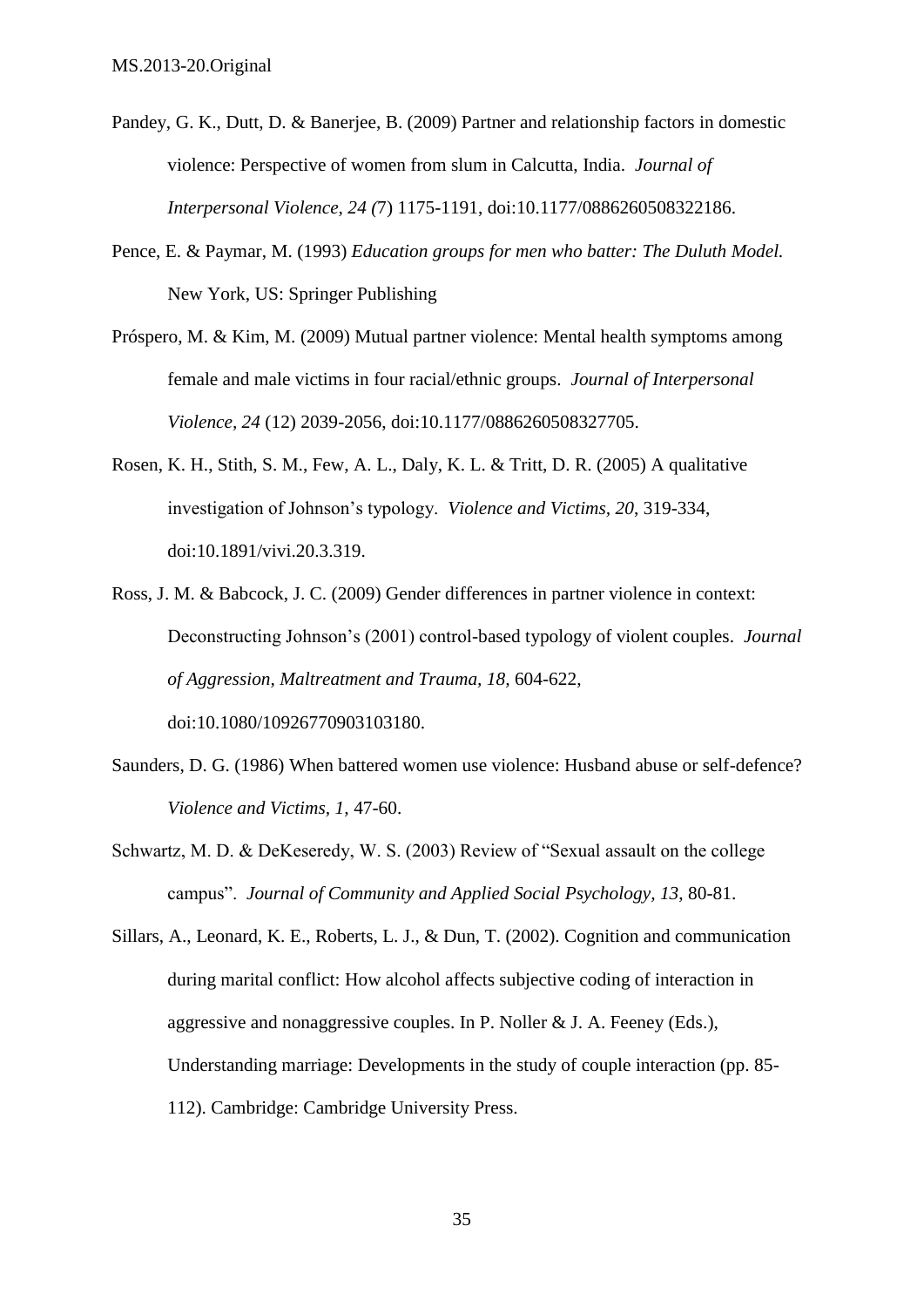- Simmons, C. A., Lehmann, P. & Collier-Tenison, S. (2008) Men's use of controlling behaviors: A comparison of reports by women in a domestic violence shelter and women in a domestic violence offender program. *Journal of Family Violence, 23*, 387-394, doi:10.1007/s10896-008-9159-6.
- Smith, M. D. (1990) Patriarchal ideology and wife beating: A test of a feminist hypothesis. *Violence and Victims, 5*, 257-273.
- Sorenson, S.B. & Taylor, C.A. (2005). Female aggression toward male intimate partners: An examination of social norms in a community-based sample. *Psychology of Women Quarterly, 29*, 78-96, [doi:10.1111/j.1471-6402.2005.00170.x.](http://dx.doi.org/10.1111%2Fj.1471-6402.2005.00170.x)
- Steinmetz, S. K. (1978) The battered husband syndrome. Victimology, *2* (3-4), 499-509
- Stets, J. E. (1992). Interactive processes in dating aggression: A national study. *Journal of Marriage and the Family, 54*, 165-177, doi: 10.2307/353284.
- Stets, J. E. & Straus, M. A. (1992) Gender differences in reporting marital violence. In M. A. Straus& R. J. Gelles (Eds.) *Physical violence in American families*. New Brunswick, NJ: Transaction Publishers.
- Stith, S. M., Green, N. M., Smith, D. B., & Ward, D. B. (2008). Marital satisfaction and marital discord as risk markers for intimate partner violence:m A meta-analytic review. *Journal of Family Violence, 23*, 149-160, doi: 10.1007/s10896-007-9137-4.
- Stith, S. M., Liu, T., Davies, C., Boykin, E. L., Alder, M. C., Harris, J. M., Som, A., McPherson, M., & Dees, J. E. M. E. G. (2009). Risk factors in child maltreatment: A meta-analytic review of the literature. *Aggression and Violent Behavior, 14*, 13-29, doi: 10.1016/j.avb.2006.03.006.
- Straus, M.A. (1979). Measuring intrafamily conflict and violence: The Conflicts Tactics (CT) scales. *Journal of Marriage and the Family, 41*, 75-88, doi:10.2307/351733.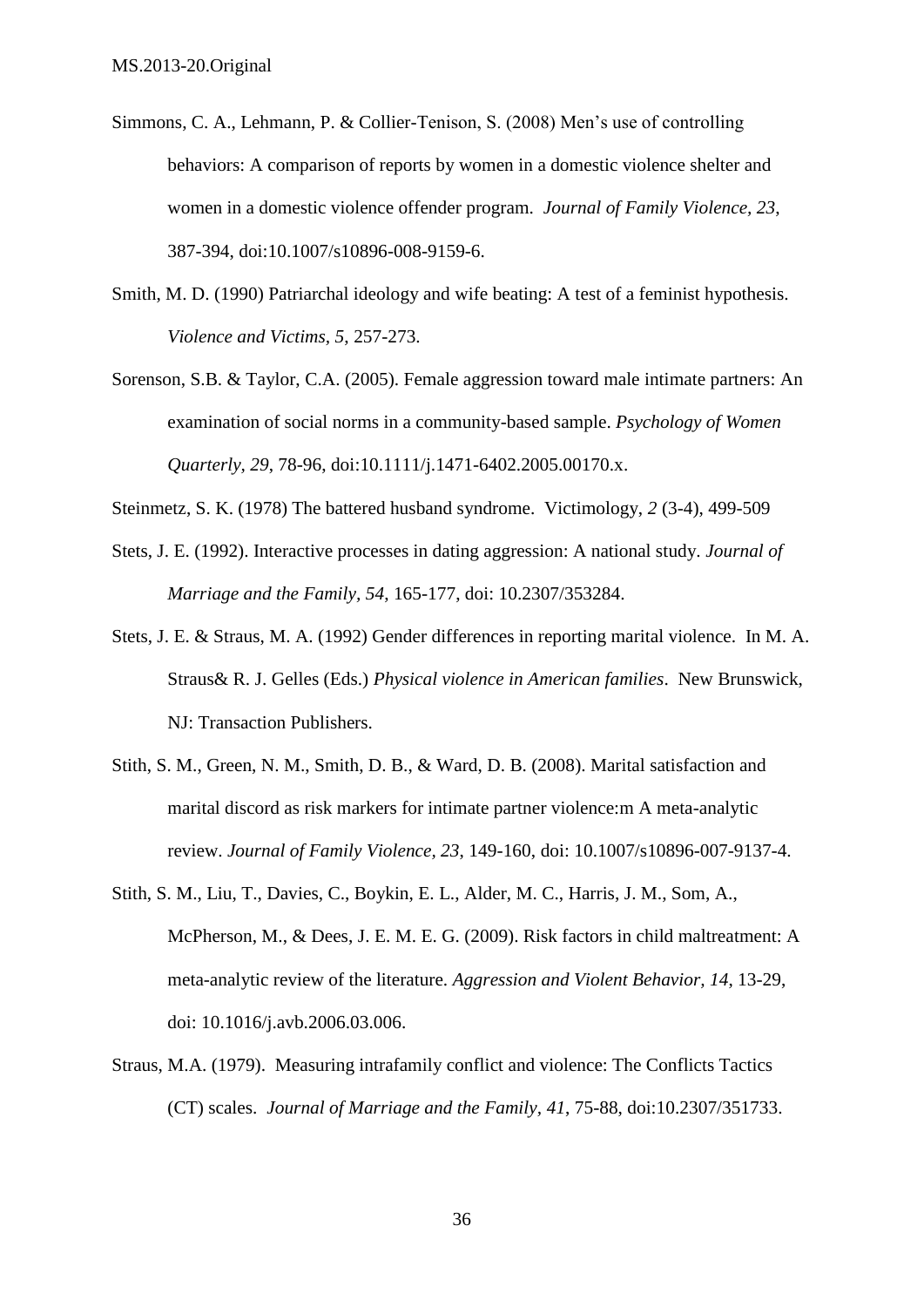- Straus, M. A. (1990) The Conflict Tactic Scale and its critics: an evaluation and new data on validity and reliability. In M. A. Straus & R. J. Gelles (Eds*.) Physical Violence in American Families* (p.49-73). Transaction Publishers.
- Straus, M. A. (2006). Future research on gender symmetry in physical assaults on partners. *Violence Against Women, 12*, 1086-1097, doi: 10.1177/1077801206293335.
- Straus, M. A. (2008). Dominance and symmetry in partner violence by male and female university students in 32 nations. *Children and Youth Services Review, 30,* 252-275, doi: 10.1016/j.childyouth.2007.10.004.
- Straus, M. A. & Ramirez, I. L. (2007) Gender symmetry in prevalence, severity and chronicity of physical aggression against dating partners by university students in Mexico and the USA. *Aggressive Behavior, 33*, 281-290, [doi:10.1002/ab.20199.](http://dx.doi.org/10.1002%2Fab.20199)
- Sullivan, T. P., Titus, J. A., Holt, L. J., Swan, S. C., Fisher, B. S., & Snow, D. L. (2010). Does the inclusion criterion of women's aggression as opposed to their victimization result in samples that differ on key dimensions of intimate partner violence? *Violence Against Women, 16*, 84-98, doi: 10.1177/1077801209353575.
- Swahn, M. H., Simon, T. R., Arias, I. & Bossarta, R. M. (2008) Measuring sex differences in violence victimization and perpetration within date and same-sex peer relationships. *Journal of Interpersonal Violence, 23*, 1120-1138, [doi:10.1177/0886260508314086.](http://dx.doi.org/10.1177%2F0886260508314086)
- Thornton, A. J. V., Graham-Kevan, N. & Archer, J. (2010) Adaptive and maladaptive traits as predictors of violent and non violent offending behavior in men and women. *Aggressive Behavior, 36*, 177-186, doi: 10.1002/ab.20340
- Tjaden, P., & Thoennes, N. (1998, November). Prevalence, incidence, and consequences of violence against women: Findings from the National Violence Against Women Survey. National Institute of Justice (NCJ 172837). Washington DC: U. S. Department of Justice.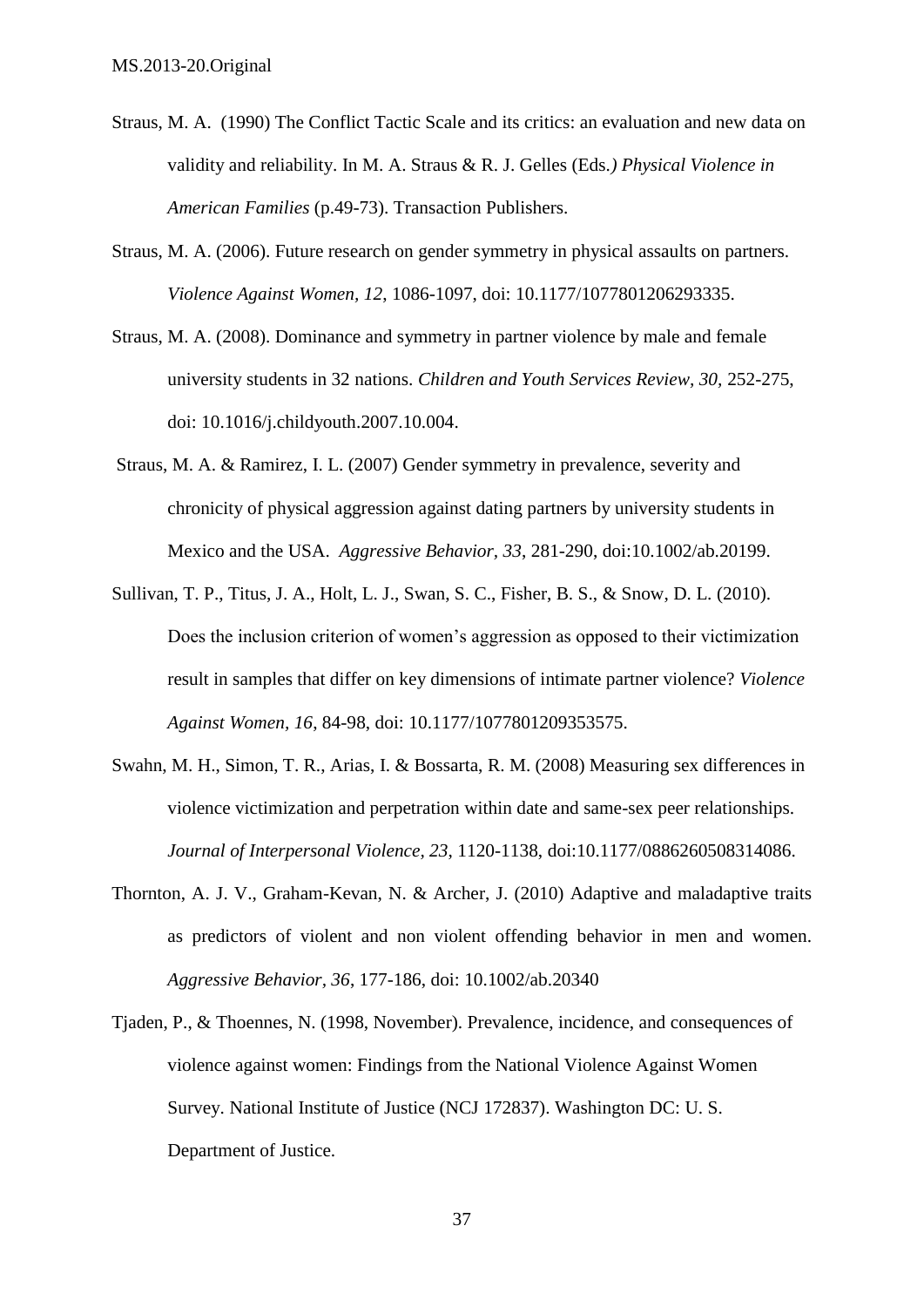- Walker, L. E. A. (1989) Psychology and violence against women. *American Psychologist, 44*, 695-702, [doi:10.1037//0003-066X.44.4.695.](http://dx.doi.org/10.1037%2F%2F0003-066X.44.4.695)
- Wallaby, S. & Allen, J. (2004) *Domestic Violence, sexual assault and stalking: findings from the British Crime Survey*. Home Office Research Study 276. London: Home Office.
- Weston, R., Temple, J. R., & Marshall, L. L. (2005). Gender symmetry and asymmetry in violent relationships: Patterns of mutuality among racially diverse women. *Sex Roles, 53*, 553-571, doi: 10.1007/s11199-005-7142-8.
- Yllo, K. A. (1993) Through a feminist lens: gender, power and violence. In R. J. Gelles & D.

R. Loseke (Eds) *Current controversies on family violence*. Sage Publications.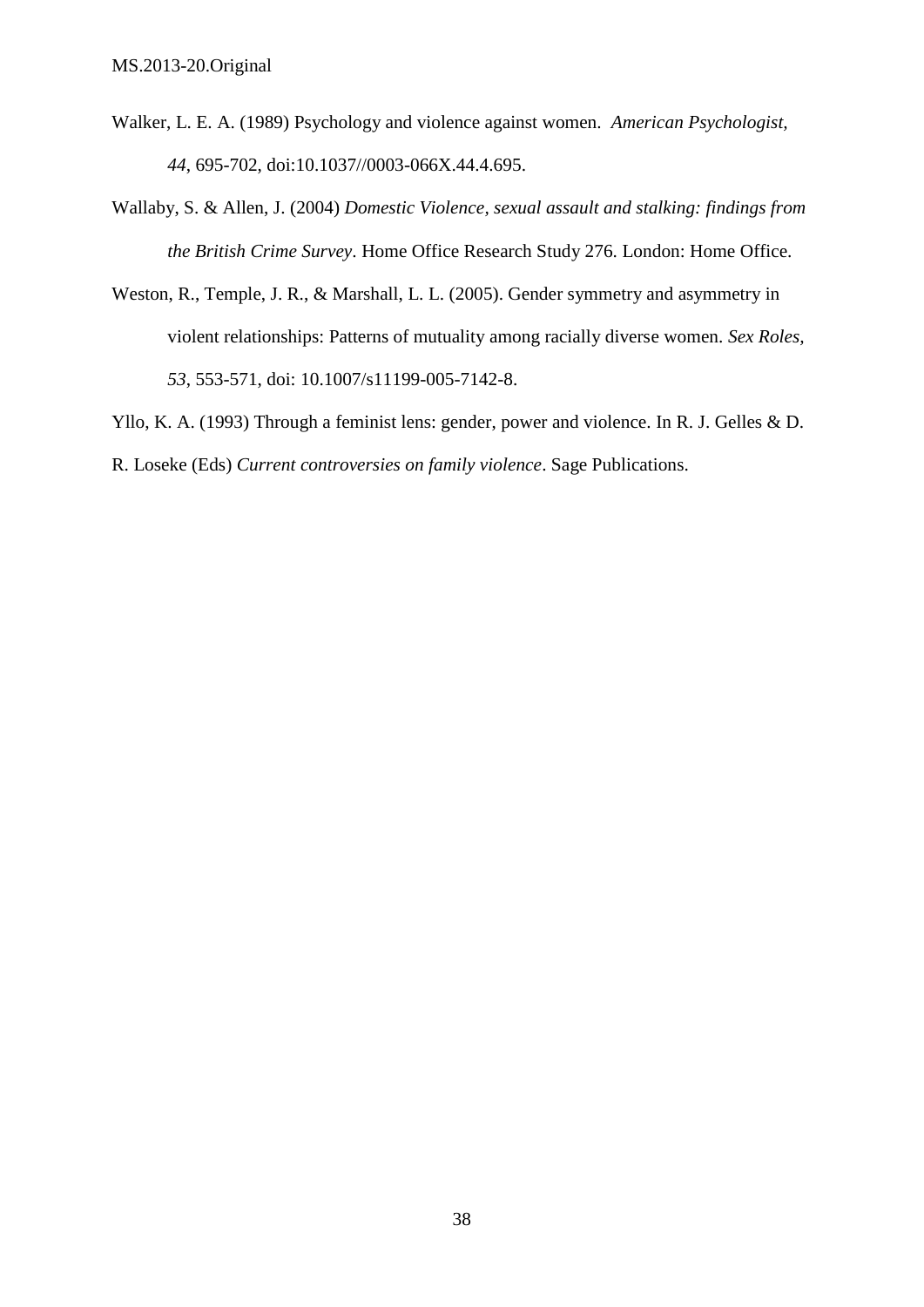## *Table 1*:

A Summary Table of the Means and Standard Deviations for Sex Differences in

victimization over the past 5 years

|                           | Male       | Female     | Row Mean d |        | $\overline{F}$ |
|---------------------------|------------|------------|------------|--------|----------------|
|                           | $(n=257)$  | $(n=244)$  | $(N=501)$  | value  | value          |
| Minor Physical            | 1.51(.86)  | 1.50(.73)  | 1.51(.80)  | .01    | .02            |
| Severe Physical           | .76(.94)   | .65(1.03)  | .71(98)    | .11    | 1.49           |
| <b>Overall Aggression</b> | 2.27(1.49) | 2.15(1.52) | 2.21(1.50) | .08    | 76             |
| <b>Overall Control</b>    | 1.91(1.69) | 2.08(1.96) | 2.00(1.83) | $-.09$ | 1.00           |

\*\* p < .001, \* p < .05 <sup>a</sup>A positive *<sup>d</sup>* value indicates a higher male score, a negative value indicates a higher female score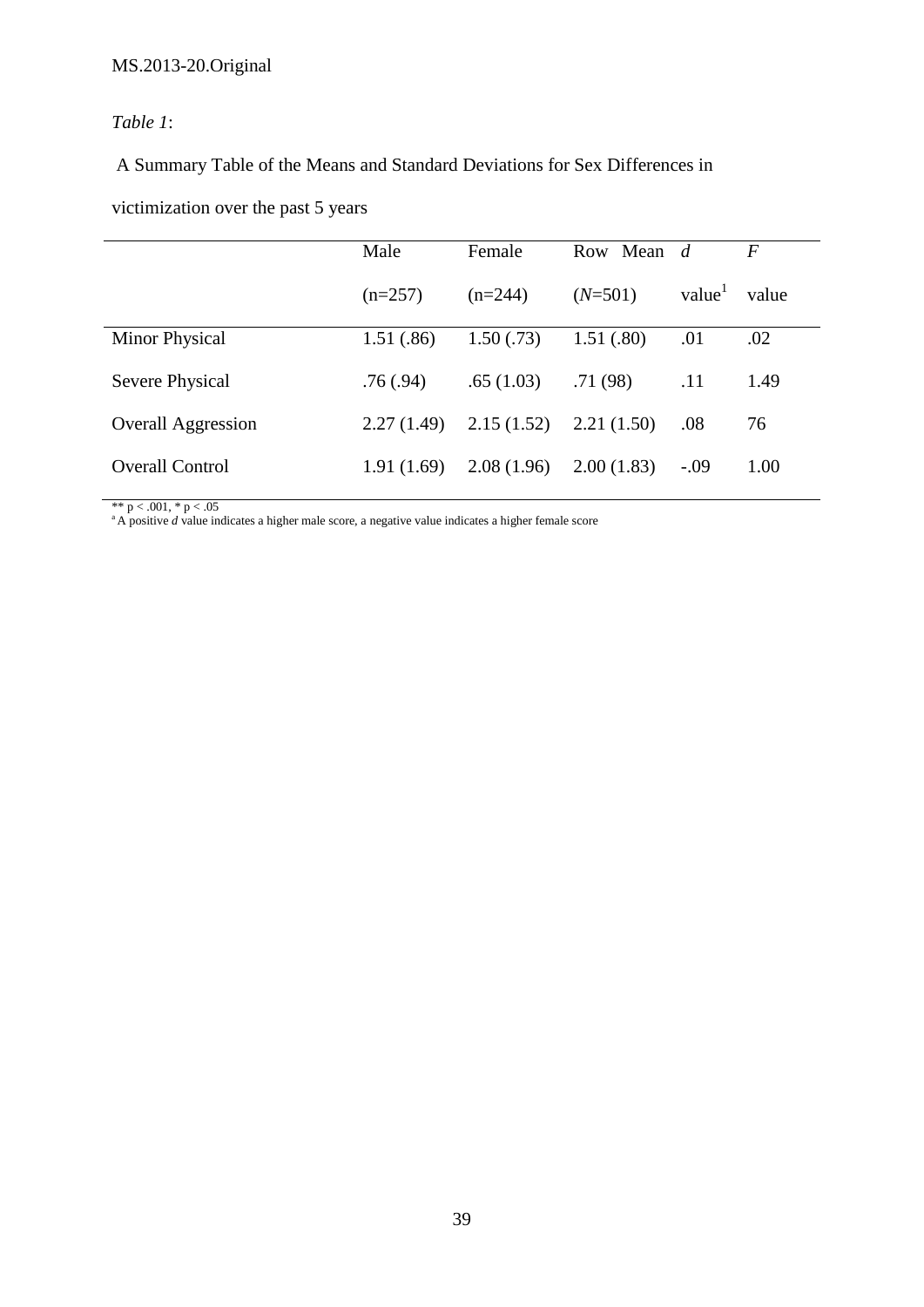# *Table 2*:

| Prevalence of High and Low control by Sex |  |  |  |
|-------------------------------------------|--|--|--|
|                                           |  |  |  |

|            |        | Cluster No of Case |                     |       |  |
|------------|--------|--------------------|---------------------|-------|--|
|            |        | Low Control        | <b>High Control</b> | Total |  |
| <b>Sex</b> | Male   | 176 (68.5%)        | 81 (31.5%)          | 257   |  |
|            | Female | $160(65.3\%)$      | 84 (34.3%)          | 244   |  |
| Total      |        | 336 (67.1%)        | 165 (32.9%)         | (501) |  |
|            |        |                    |                     |       |  |